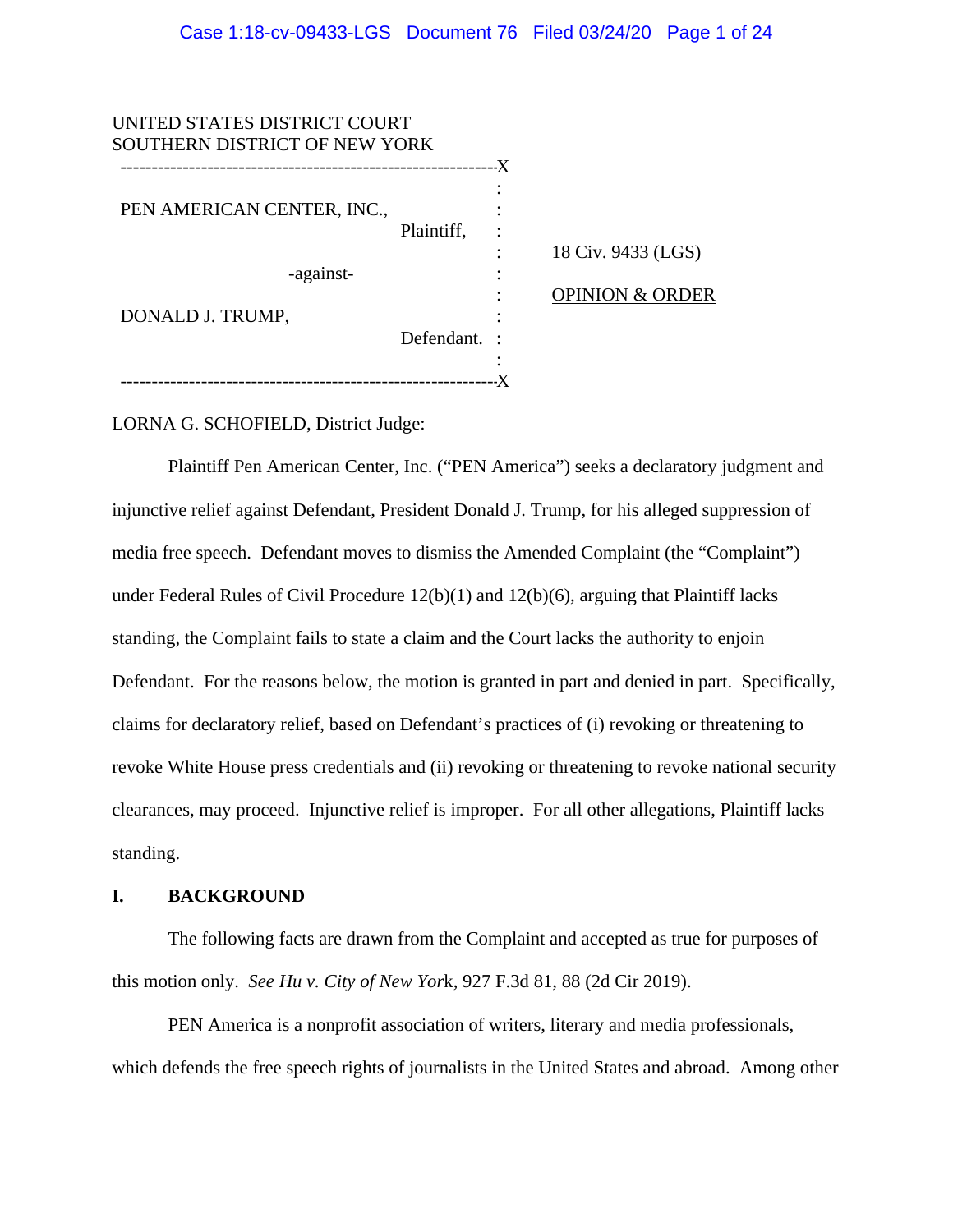## Case 1:18-cv-09433-LGS Document 76 Filed 03/24/20 Page 2 of 24

things, it "monitors the government's interactions with writers and journalists and produces informational content related to its advocacy work." Its advocacy and research depend "heavily on the quality reporting" in the press. PEN America members include journalists for the *Washington Post*, Cable News Network ("CNN") and National Broadcasting Company ("NBC"), who report on Defendant's Administration -- for example, Jim Acosta of CNN.

The Complaint alleges that, since assuming office, Defendant has engaged in a "campaign of intimidation against critical reporting." Defendant has used "the power and authority of the United States government" "to take retaliatory actions and [make] credible public threats" against reporters who are critical of his Administration. Defendant's motivation is to punish and chill critical press, and he has succeeded in doing so. According to a survey of PEN America members, thirty-one percent have avoided publishing on certain topics due to concern that Defendant will retaliate against them. One percent have been fired or laid off and two percent demoted, replaced or denied an assignment as a result of Defendant's actions, and four percent have been asked to revise a piece before publication out of concern about Defendant's reaction. Fifty-two percent believe public criticism of his Administration would put them at risk.

The Complaint alleges five sets of retaliatory acts and threats by Defendant against critical press: (i) his revocation or threats to revoke the White House press credentials of the White House press corps, or otherwise barring their access to press conferences, (ii) revocation or threats to revoke government officials' security clearances, due to the officials' critical commentary about Defendant in the press, (iii) threats to revoke television stations' broadcast licenses, (iv) issuance of an executive order directing the United States Postal Service ("USPS") to consider raising postal rates, which would impact Amazon.com's ("Amazon's") shipping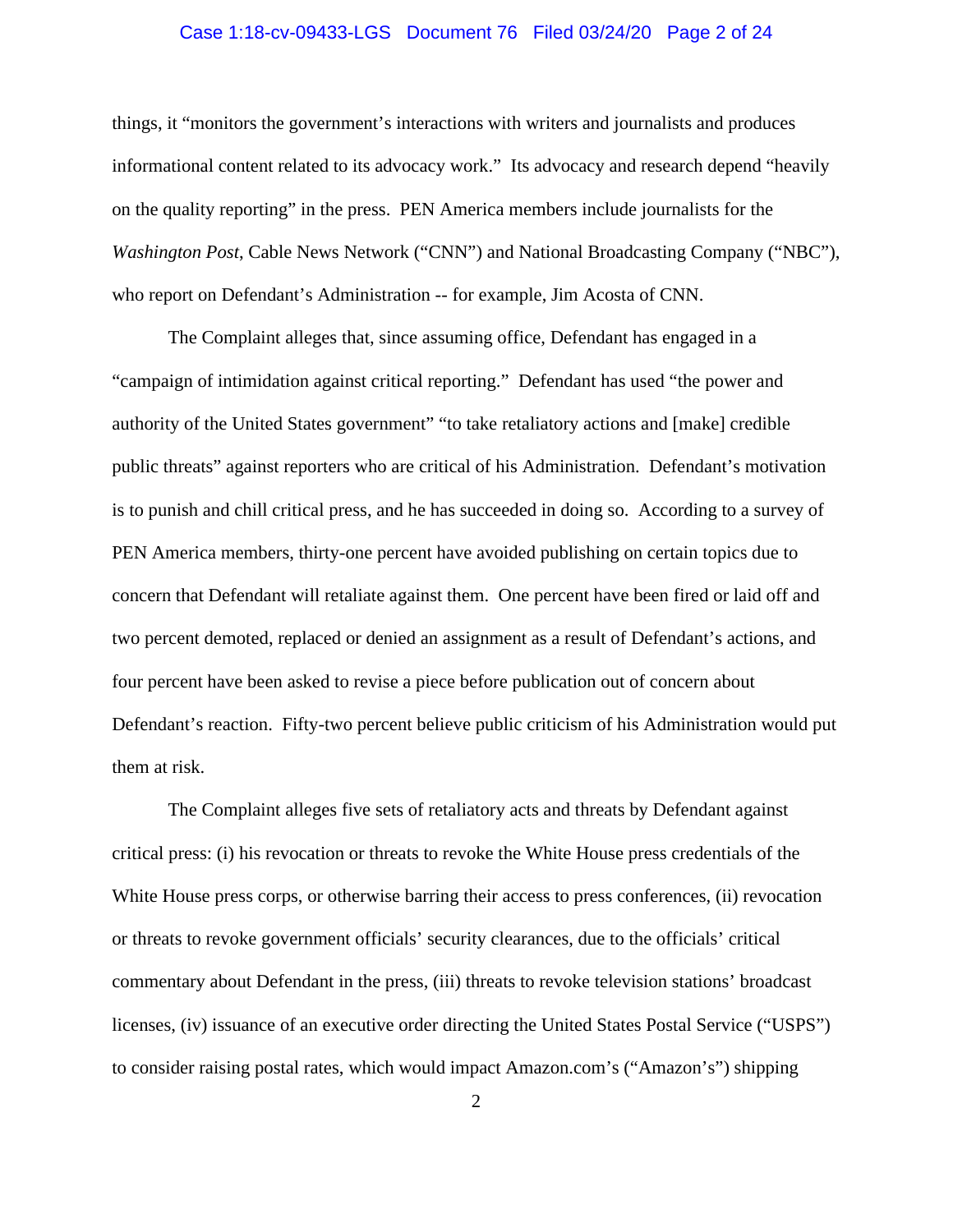## Case 1:18-cv-09433-LGS Document 76 Filed 03/24/20 Page 3 of 24

costs, and in turn, Jeff Bezos, the main shareholder of both Amazon and the *Washington Post*, and (v) a directive to the Department of Justice ("DOJ") to challenge the Time Warner-AT&T merger, out of hostility toward Time Warner's subsidiary CNN, and other regulatory and investigatory threats aimed at internet companies. These actions, according to the Complaint, have chilled the speech of reporters and contributors to the press, who fear that Defendant will retaliate against them for any critical positions they take on Defendant.

## **A. Barring Access to the White House Press Corps**

Defendant has repeatedly barred the access of the White House press corps to press conferences and the White House entirely, after members speak or report critically about Defendant. The press corps are reporters stationed at the White House who cover the President and his Administration. To report from the White House, Air Force One and other locations where the President and his staff meet with the press, press corps members must have White House press credentials.

On February 24, 2017, the White House Press Secretary ("Press Secretary") held an offcamera session in his office, allowing only a select group of reporters to attend, and denying access to CNN, *The New York Times*, *Politico*, *The Guardian* and the British Broadcasting Corporation ("BBC"). On July 25, 2018, the Press Secretary barred a CNN reporter from a White House press event, after Defendant deemed an earlier question the reporter had asked "inappropriate." In November 2018, Defendant threatened to revoke the press credentials of reporters who failed to show him "respect." On the social media platform Twitter, Defendant has posed rhetorically whether to "[t]ake away credentials" of "Network News" because its coverage of the Administration is "negative (Fake)."

Defendant has specifically targeted PEN America member and CNN White House press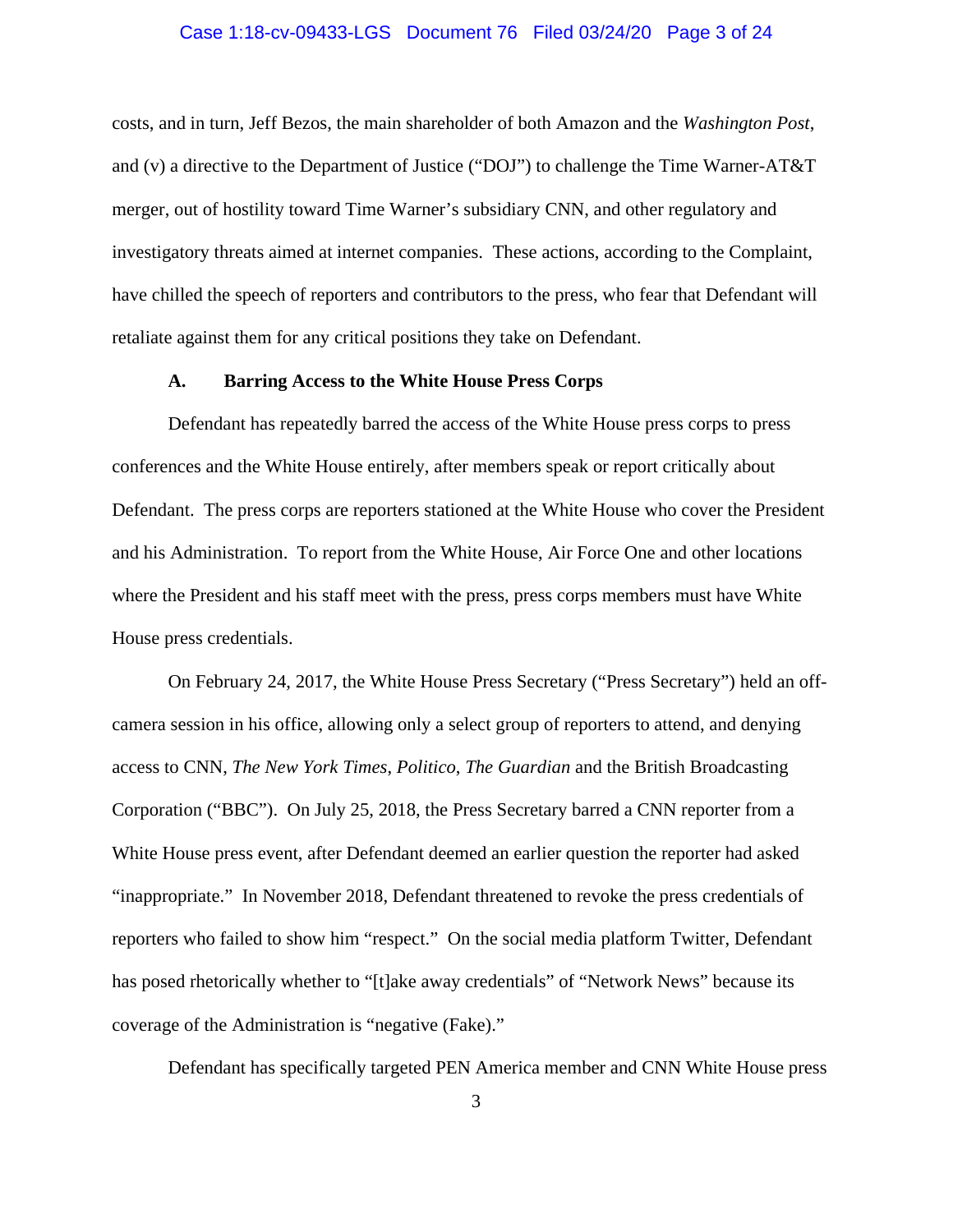## Case 1:18-cv-09433-LGS Document 76 Filed 03/24/20 Page 4 of 24

corps reporter, Jim Acosta. On December 12, 2017, the Press Secretary told Mr. Acosta that he would be banned from future White House press sessions if he posed questions during a particular session. Later, at a different press session, Mr. Acosta asked the President critical questions about the Administration's U.S.-Mexico border activity, leading Defendant to call Mr. Acosta a "rude, terrible person" who "shouldn't be working for CNN." The Press Secretary subsequently stripped Mr. Acosta's press credentials on November 7, 2018. The White House falsely claimed it did so because Mr. Acosta had breached decorum and placed his hands on a White House intern who had tried to take away a microphone. Six days later, on November 13, 2018, Mr. Acosta obtained a preliminary injunction against Defendant and White House staff, which temporarily restored his press credentials. On November 19, 2018, the parties the lawsuit, and Mr. Acosta has maintained his press credentials since.

On the day of the settlement, the Press Secretary e-mailed the entire White House press corps, outlining rules of conduct. If "unprofessional behavior occurs" or if "a court should decide that explicit rules are required to regulate [the] conduct" of the press corps in the White House or Air Force One, the White House would adopt further rules. The e-mail expressly stated the rules of conduct were a response to the "behavior Mr. Acosta displayed at the November 7, 2018 press conference" and the "position taken by CNN."

# **B. Revocation of Security Clearances**

Defendant has threatened to revoke or has revoked the security clearances of former government officials who comment critically about Defendant in the press. Security clearances are typically stripped only for cause by the federal agency that originally issued the clearance. Former officials maintain security clearances to continue advising successors and assisting the federal government as needed.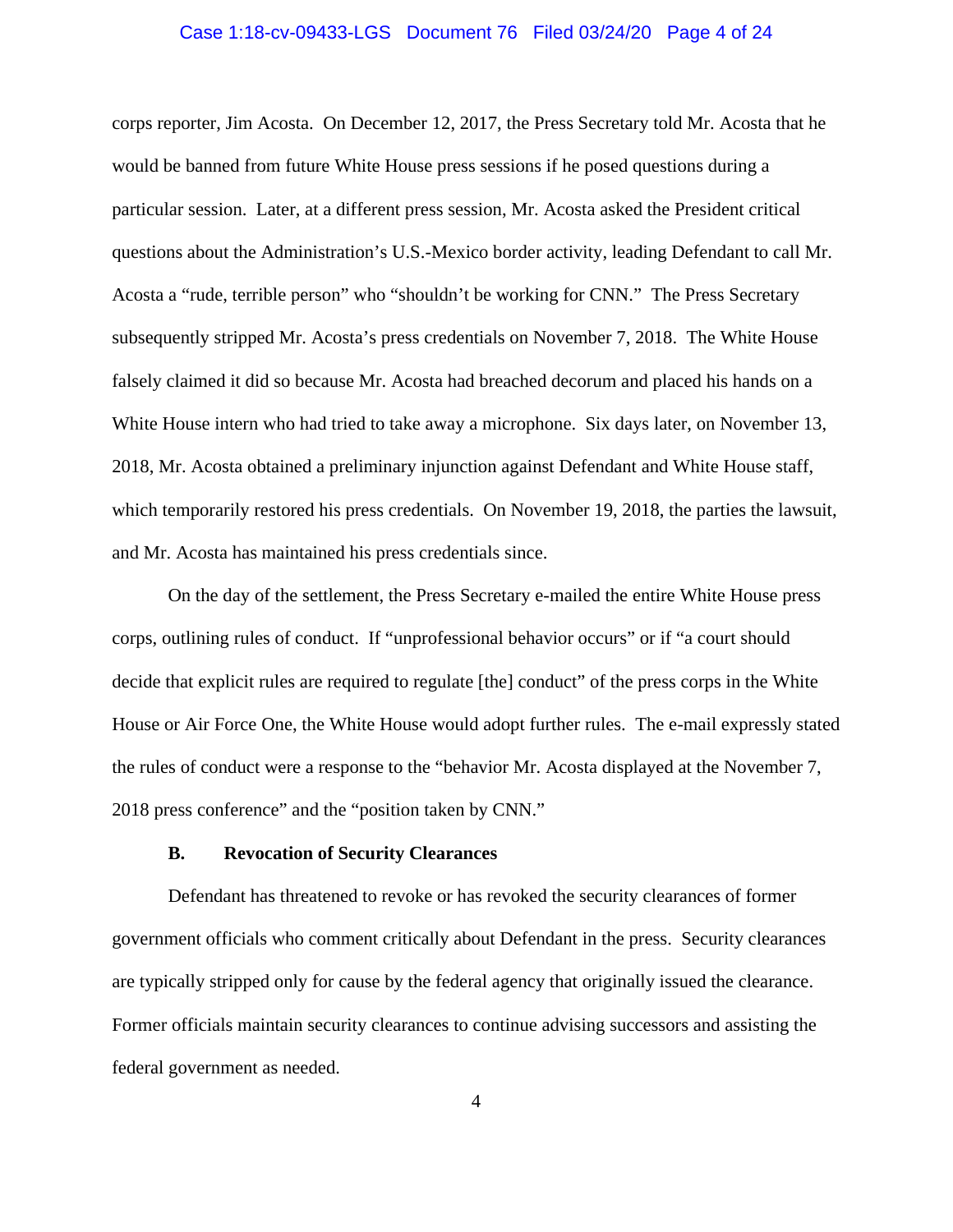## Case 1:18-cv-09433-LGS Document 76 Filed 03/24/20 Page 5 of 24

On July 23, 2018, the Press Secretary announced that Defendant was considering revoking the security clearances of six former high-level national security officials, citing their critical commentary about Defendant in the press. Shortly before the announcement, four of the officials had spoken to the press, in their capacity as regular media contributors. On August 15, 2018, Defendant revoked the clearance of one official, former Central Intelligence Agency Director and MSNBC contributor John Brennan.

#### **C. Threats to Revoke Broadcast Licenses**

On Twitter, Defendant has questioned whether to challenge or revoke the broadcast licenses of networks whose reporting he dislikes. On October 11, 2017, Defendant tweeted: "With all of the Fake News coming out of NBC and the Networks, at what point is it appropriate to challenge their License? Bad for country!" Later that day, he tweeted that the networks' "licenses must be challenged and, if appropriate, revoked." On December 16, 2018, Defendant suggested that NBC and other networks' coverage "[s]hould be tested in courts," because the networks "[o]nly defame & belittle! Collusion?"

#### **D. Postal Rates Executive Order**

Defendant allegedly retaliated against the *Washington Post* through the publication's owner, Jeff Bezos, and Mr. Bezos' e-commerce company, Amazon. On April 12, 2018, Defendant issued an executive order, directing the USPS to examine its "unsustainable financial path" and to consider raising the "pricing of the package delivery market." The USPS' proposals for new shipping rates, published in October and December 2018, risked increasing Amazon's delivery costs significantly.

For over a year before the executive order, Defendant was hostile toward the *Washington Post*, Amazon and Mr. Bezos, all of which he associates. Defendant's tweets use the moniker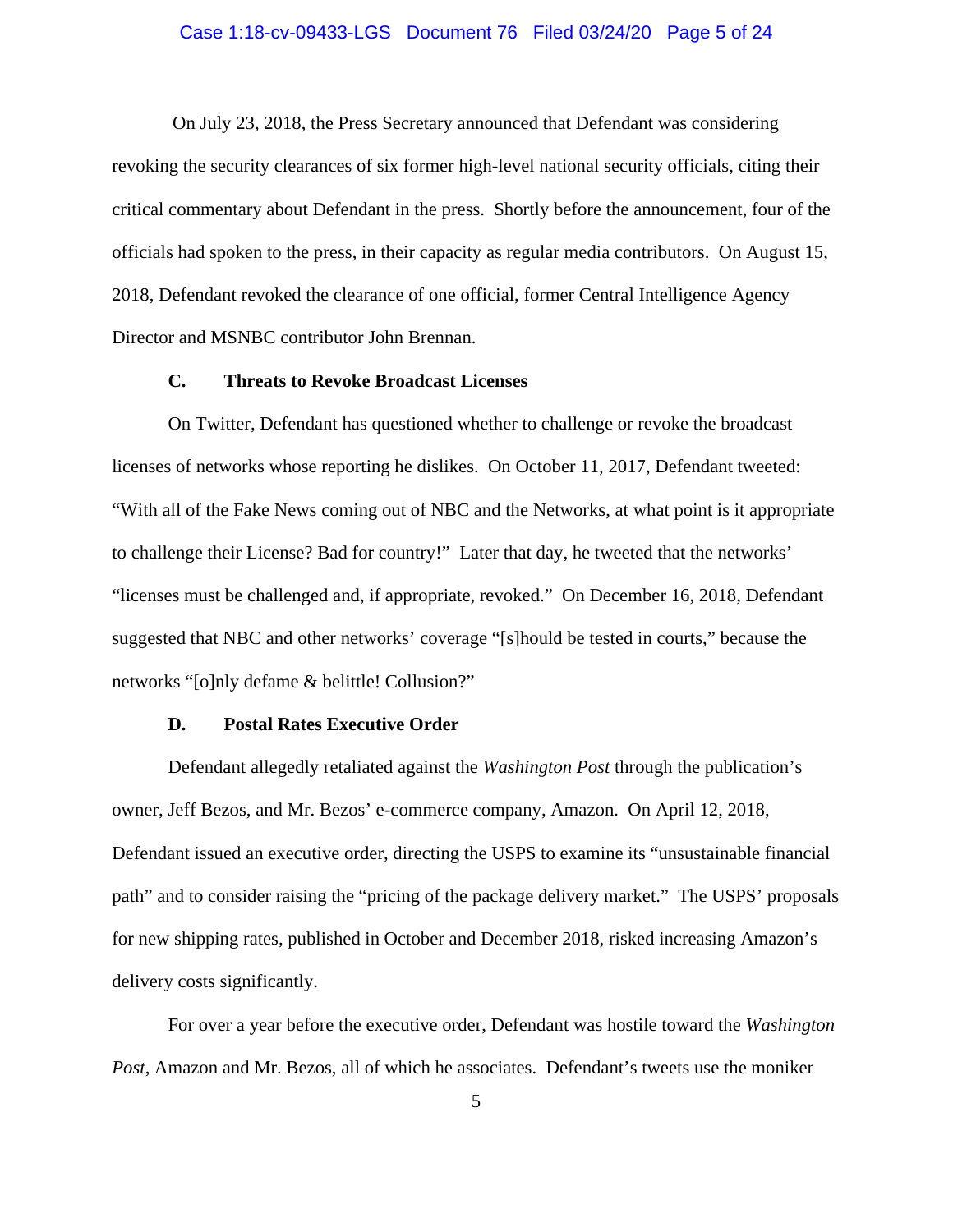## Case 1:18-cv-09433-LGS Document 76 Filed 03/24/20 Page 6 of 24

"Amazon Washington Post" or "#AmazonWashingtonPost." After critical reporting by the *Washington Post*, Defendant called the newspaper a "lobbyist" and "weapon" for Mr. Bezos, and threatened to raise Amazon's shipping rates. His tweets in March and April 2018 again threatened to raise postal rates. The Complaint alleges that, but for Defendant's "expressed intent to punish" the *Washington Post*, he would not have issued the April 2018 USPS executive order.

## **E. DOJ Challenge to Time Warner-AT&T Merger**

Defendant regularly disparages CNN as "fake news" on social media and in public appearances. In retaliation for CNN's critical coverage, Defendant allegedly directed the DOJ to block a proposed vertical merger between AT&T and Time Warner, the parent of CNN. Defendant and his advisers discussed in 2017 how a lawsuit could create leverage over CNN. In November 2017, the DOJ filed an antitrust lawsuit against the merger, even though the DOJ had not brought a challenge to vertical mergers in decades. The DOJ lost at trial in June 2018.

The Complaint alleges that the DOJ lawsuit is one instance in a pattern by Defendant of threatening companies he disfavors with federal regulation or investigation. In August 2018, Defendant directed a White House economic advisor to consider regulating Google, after Defendant tweeted that Google's search engine disproportionately steered users to negative press about the Administration. Defendant also directed law enforcement, antitrust regulators and the Attorney General to look into investigating social media companies, allegedly "to influence the flow of information to the public" about Defendant and the Administration, on the companies' platforms.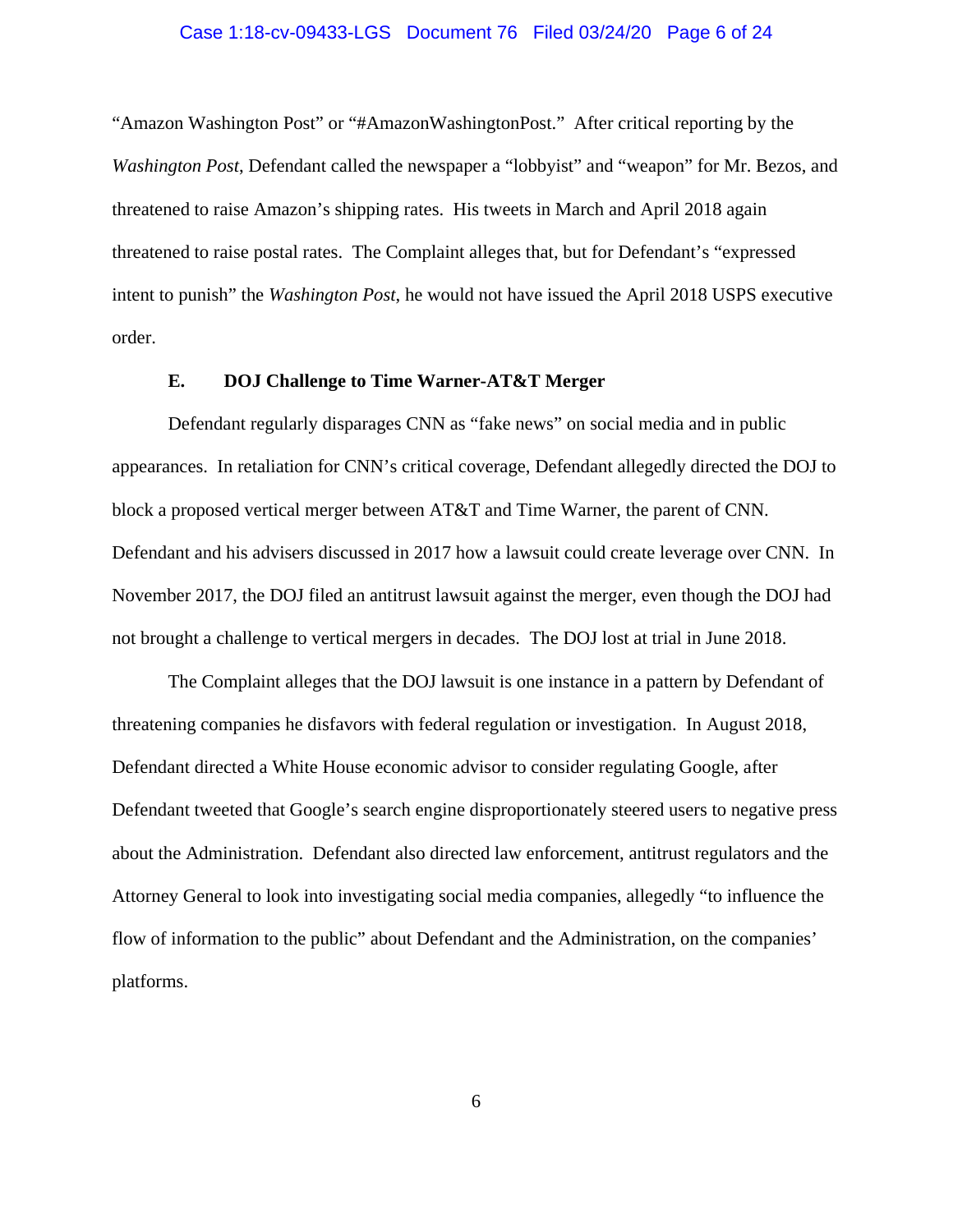# **II. LEGAL STANDARDS**

"A district court properly dismisses an action under Fed. R. Civ. P. 12(b)(1) for lack of subject matter jurisdiction if the court lacks the statutory or constitutional power to adjudicate it," including when a "plaintiff lacks constitutional standing to bring the action." *Cortlandt St. Recovery Corp. v. Hellas Telecomms., S.A.R.L.*, 790 F.3d 411, 416–17 (2d Cir. 2015) (internal citation omitted). "The plaintiff bears the burden of alleging facts that affirmatively and plausibly suggest that it has standing." *Id.* at 417 (internal quotation marks omitted); *accord Carter v. HealthPort Techs., LLC*, 822 F.3d 47, 56 (2d Cir. 2016). "[A]t the pleading stage, all facts averred by the plaintiffs must be taken as true for purposes of the standing inquiry." *Lerman v. Bd. of Elections in City of New York*, 232 F.3d 135, 142 (2d Cir. 2000); *accord Vullo v. Office of Comptroller of Currency*, 378 F. Supp. 3d 271, 282 (S.D.N.Y. 2019) ("In evaluating a plaintiffs showing of standing, a court must accept as true all material facts alleged in the complaint and draw all reasonable inferences in the plaintiff's favor.") Whether the Court has subject matter jurisdiction is resolved first before the sufficiency of the Complaint is considered. *See Carver v. Nassau Cty. Interim Fin. Auth.*, 730 F.3d 150, 156 (2d Cir. 2013) ("Normally, in cases involving the issue of Article III subject matter jurisdiction, this issue would have to be addressed first.").

To survive a motion to dismiss under Rule 12(b)(6), "a complaint must contain sufficient factual matter, accepted as true, to state a claim to relief that is plausible on its face." *Ashcroft v. Iqbal*, 556 U.S. 662, 678 (2009) (quoting *Bell Atl. Corp. v. Twombly*, 550 U.S. 544, 570 (2007)). "Threadbare recitals of the elements of a cause of action, supported by mere conclusory statements, do not suffice." *Id.* On a Rule 12(b)(6) motion, "all factual allegations in the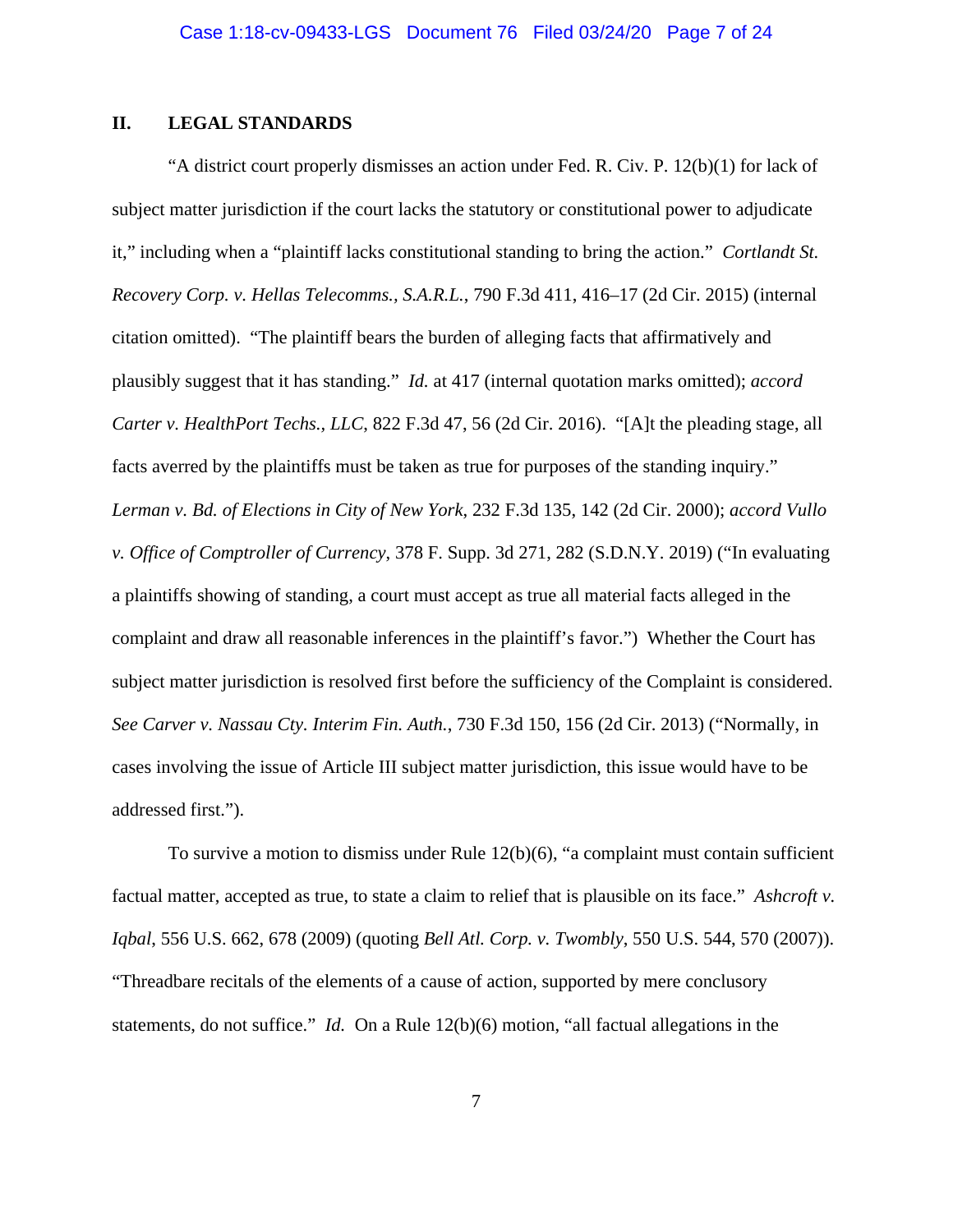## Case 1:18-cv-09433-LGS Document 76 Filed 03/24/20 Page 8 of 24

complaint are accepted as true and all inferences are drawn in the plaintiff's favor." *Littlejohn v. City of N.Y.*, 795 F.3d 297, 306 (2d Cir. 2015).

#### **III. DISCUSSION**

#### **A. Standing**

Plaintiff has constitutional standing to pursue First Amendment claims against Defendant's practice of (i) selectively barring access to the White House press corps, including by revoking or threatening to revoke press credentials, due to hostility to the reporters' speech (the "Press Corps Claim"), and (ii) revoking or threatening to revoke the security clearances of former government officials whose commentary he dislikes (the "Security Clearance Claim"). As explained below, Plaintiff does not have standing to challenge Defendant's alleged threats to revoke broadcast licenses, the executive order on postal rates, the directive to challenge the AT&T-Time Warner merger or regulatory threats against internet companies.

"No principle is more fundamental to the judiciary's proper role in our system of government than the constitutional limitation of federal-court jurisdiction to actual cases or controversies" under Article III. *Spokeo, Inc. v. Robins*, 136 S. Ct. 1540, 1547 (2016) (*quoting Raines v. Byrd*, 521 U.S. 811, 818 (1997)). The doctrine of standing enforces this limitation by identifying the "category of litigants empowered to maintain a lawsuit in federal court to seek redress for a legal wrong." *Id.*; *see Summers v. Earth Island Inst.,* 555 U.S. 488, 493 (2009) (A plaintiff must "'allege[] such a personal stake in the outcome of the controversy' as to warrant his invocation of federal-court jurisdiction.") (quoting *Warth v. Seldin*, 422 U.S. 490, 498-99 (1975)).To establish standing, a plaintiff must plead: "(1) 'an injury in fact' to 'a legally protected interest' that is both '(a) concrete and particularized, and (b) actual or imminent, not conjectural or hypothetical,' (2) 'a causal connection between the injury and the conduct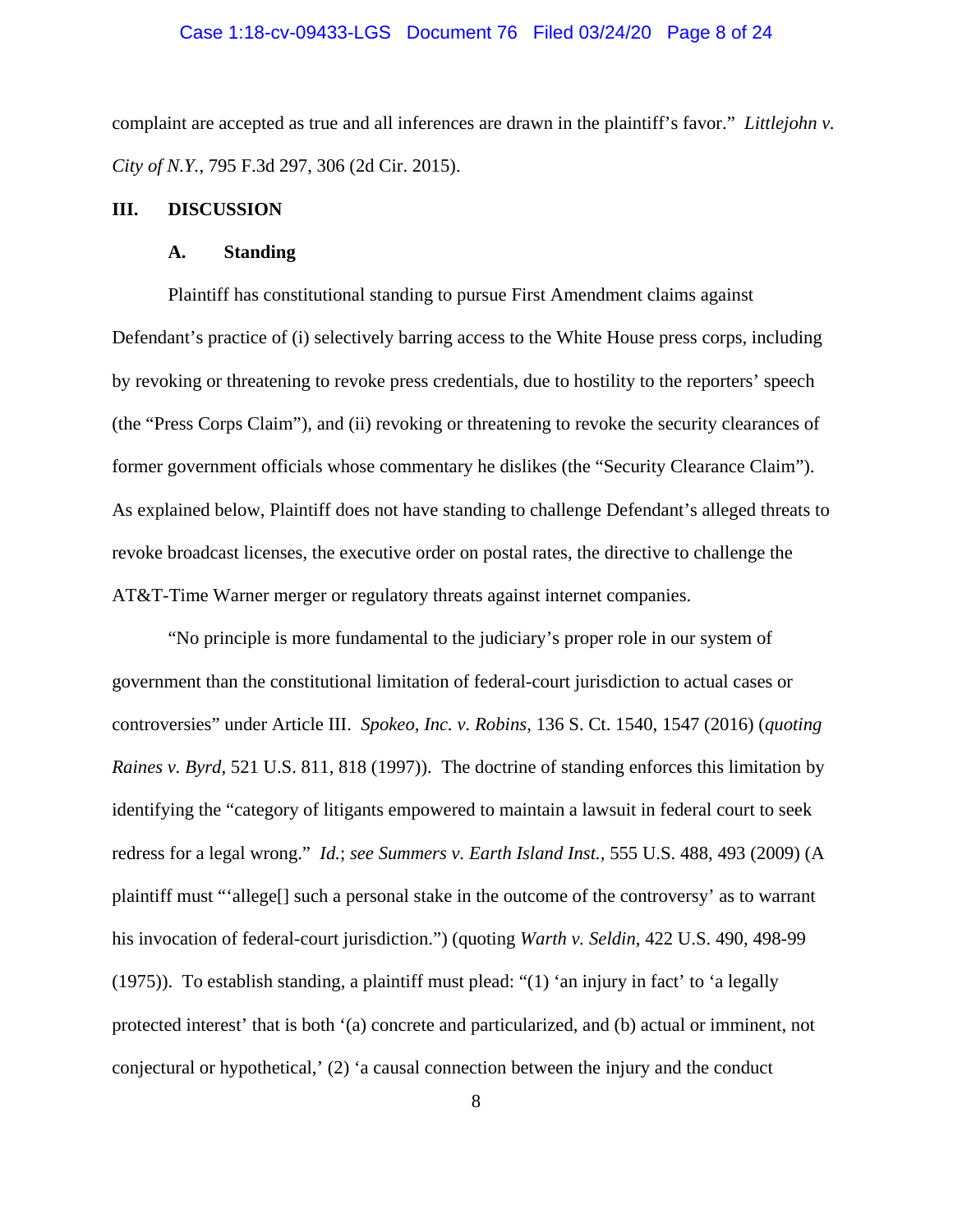## Case 1:18-cv-09433-LGS Document 76 Filed 03/24/20 Page 9 of 24

complained of,' and (3) that it is 'likely, as opposed to merely speculative, that the injury will be redressed by a favorable decision.'" *Crupar-Weinmann v. Paris Baguette Am., Inc*., 861 F.3d 76, 79 (2d Cir. 2017) (*quoting Lujan v. Defenders of Wildlife*, 504 U.S. 555, 560-61). Where, as here, Plaintiff is an entity, standing may be established either (i) directly, based on an injury to the entity itself, *i.e.* organizational standing, or (ii) in the organization's representative capacity, based on the injuries to its members, *i.e.* associational standing. *See Warth*, 422 U.S at 511; *Fair Hous. Justice Ctr., Inc. v. Cuomo*, No. 18 Civ. 3196, 2019 WL 4805550, at \*6 (S.D.N.Y. Sept. 30, 2019). Plaintiff argues that it has standing under both theories.

As a preliminary matter, Plaintiff's standing with respect to each set of retaliatory acts or threats must be addressed separately. Plaintiff argues, to the contrary, that it is challenging Defendant's "ongoing informal policy of threatening and retaliating against the press through a variety of regulatory tools." *See* Opp'n Br., Dkt. No. 48, at 2. Therefore, the relevant question for standing, according to Plaintiff, is whether this *overall policy* has injured Plaintiff, not whether each set of challenged actions has. The challenged actions are merely illustrative of the overall policy. This argument is unpersuasive. "[S]tanding is not dispensed with in gross. . . . Nor does a plaintiff who has been subject to injurious conduct of one kind possess by virtue of that injury the necessary stake in litigating conduct of another kind, although similar, to which he has not been subject." *See Lewis v. Casey*, 518 U.S. 343, 358 n.6 (1996) (internal quotation marks and alteration omitted); *accord Kiryas Joel All. v. Vill. of Kiryas Joel*, 495 F. App'x 183, 189 (2d Cir. 2012) (summary order). The Complaint does not allege the operation of a single policy, but rather Defendant's "*variety* of retaliatory acts," listing each one separately by bullet point. The acts are moreover distinct, because they employ different modes of regulation against different groups of people or entities -- *i.e.* the press credentials of journalists, security clearances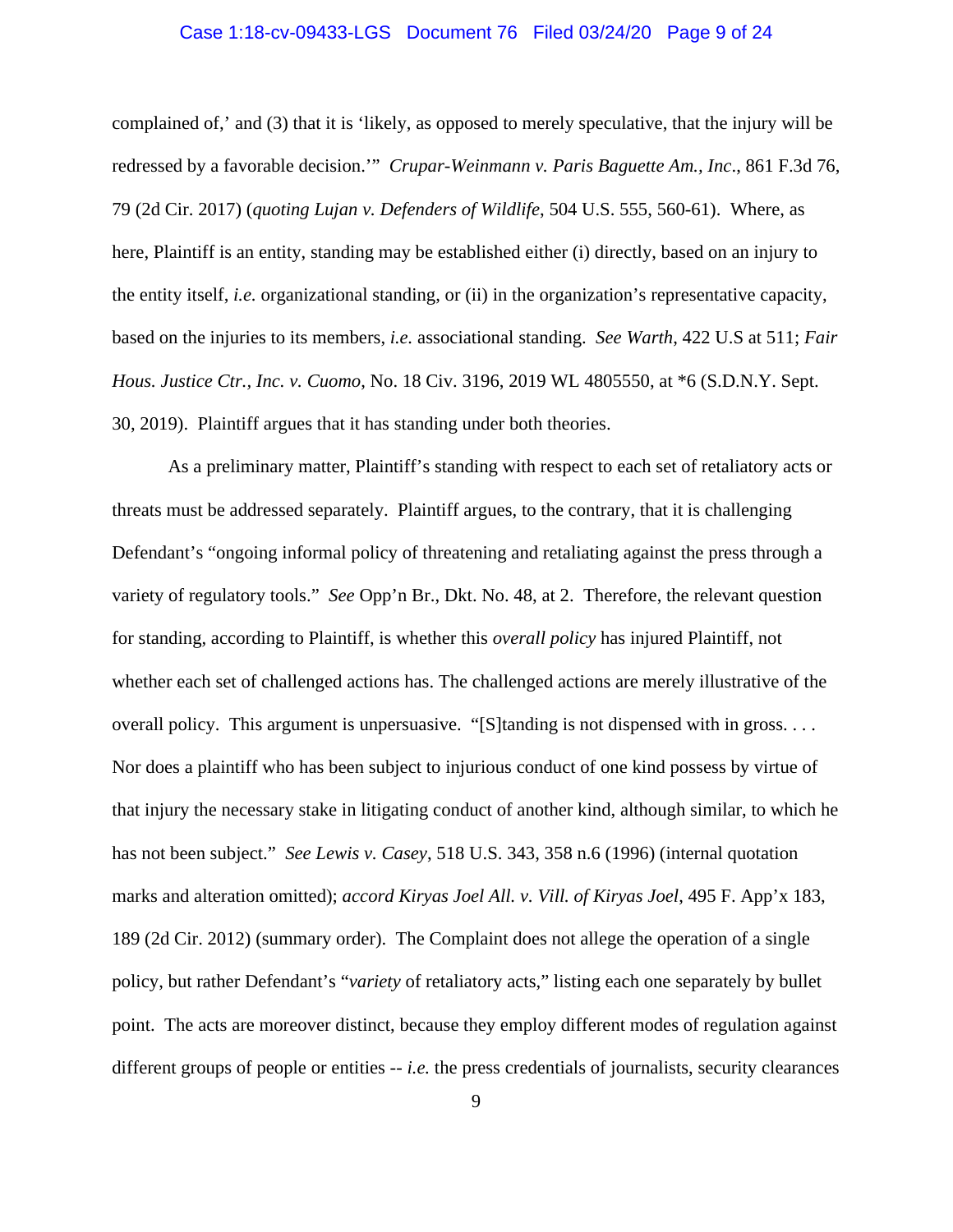## Case 1:18-cv-09433-LGS Document 76 Filed 03/24/20 Page 10 of 24

of government officials, the merger of two private corporations, an executive order to the postal service and threatened regulation of internet companies. Accordingly, Plaintiff's standing to challenge each of these government actions is discussed in turn.

#### **1. Associational Standing**

Plaintiff has associational standing with respect to the Press Corps Claim, but not the other challenged conduct. To establish associational standing, a plaintiff must allege that: "(a) [an organization's] members would otherwise have standing to sue in their own right; (b) the interests it seeks to protect are germane to the organization's purpose; and (c) neither the claim asserted nor the relief requested requires the participation of individual members in the lawsuit." *Hunt v. Washington State Apple Advert. Comm'n*, 432 U.S. 333, 343 (1977); *accord Am. Psychiatric Ass'n v. Anthem Health Plans*, Inc., 821 F.3d 352, 362 (2d Cir. 2016). Unless "*all* the members of an organization are affected by the challenged activity," Plaintiff must name at least one of its "affected members" to establish associational standing at the pleading stage. *Summers*, 555 U.S. at 498-99; *see Equal Vote Am. Corp. v. Cong*., 397 F. Supp. 3d 503, 509 (S.D.N.Y. 2019); *Art & Antique Dealers League of Am., Inc. v. Seggos*, No. 18 Civ. 2504, 2019 WL 416330, at  $*2$  (S.D.N.Y. Feb. 1, 2019) (A "plaintiff asserting associational standing must make specific allegations establishing that at least one identified member had suffered or would suffer harm . . . . [An organization's mere] assertion that there is a probability that some of those members are threatened with concrete injury will not suffice.") (internal citations and quotation marks omitted). Defendant challenges two elements of associational standing -- the first and third prongs of the *Hunt* test, including the *Summers* naming requirement.

# **a) Press Corps Claim**

Plaintiff has satisfied the two disputed elements for associational standing: the Complaint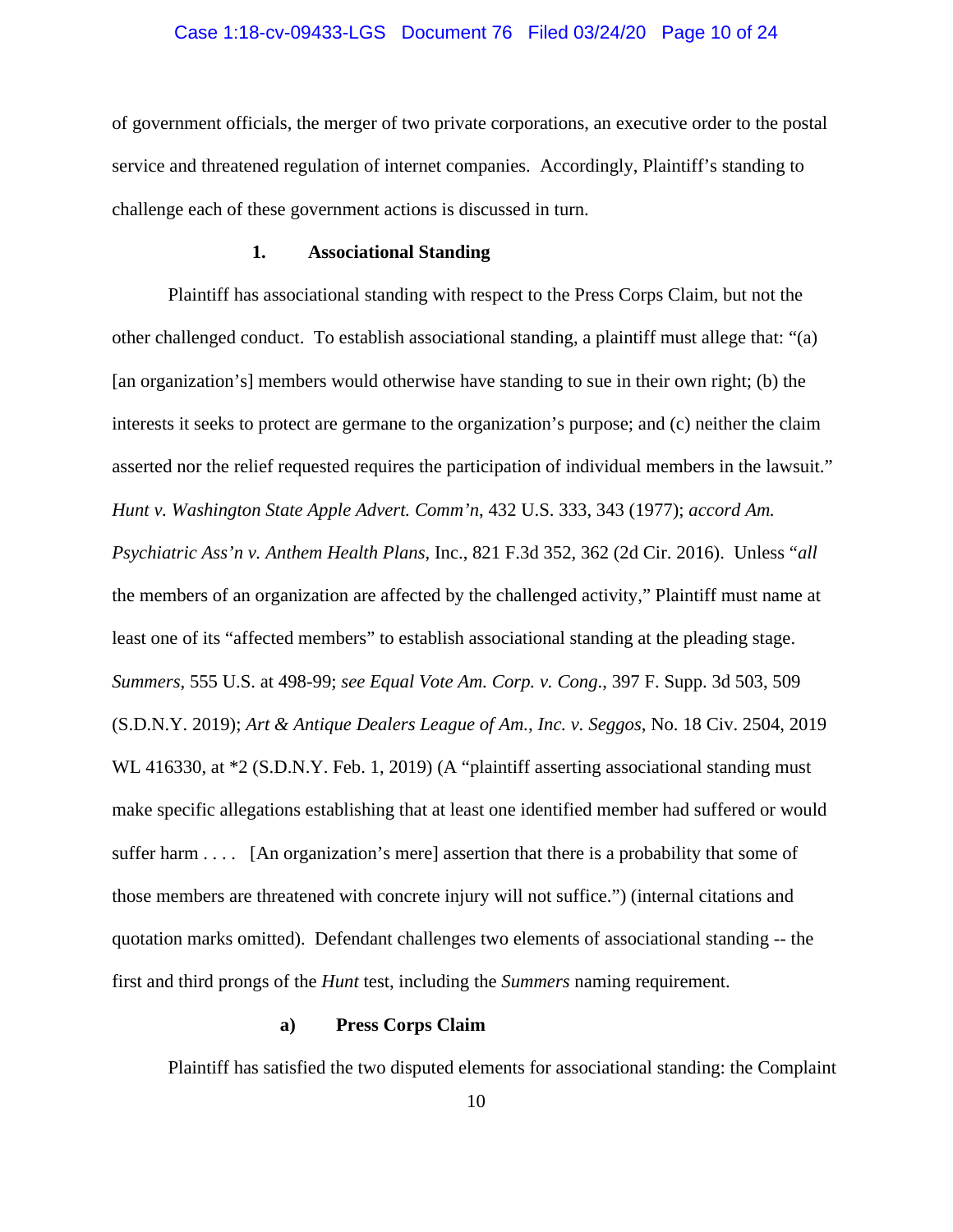## Case 1:18-cv-09433-LGS Document 76 Filed 03/24/20 Page 11 of 24

pleads that at least one named member has individual standing and that no individual members are required to participate in the Press Corps Claim. Because the Complaint does not allege that the challenged conduct has affected all PEN America members-- in fact, it alleges the opposite -- Plaintiff is required to identify at least one affected member by name.<sup>1</sup>

Regarding the naming requirement, the Complaint has named Mr. Acosta, who satisfies the three-pronged test for individual standing. Defendant's retaliatory actions and threats have injured Mr. Acosta in two ways: (i) Mr. Acosta's own speech has been chilled, and (ii) Mr. Acosta's right to receive the speech of his press corps colleagues has been impeded, because their speech has been chilled. These are classic First Amendment injuries. *See Laird v. Tatum*, 408 U.S. 1, 13-14 (1972) (stating that, although claims of a "subjective chill" are insufficient, "a claim of specific present objective harm or a threat of specific future harm" to a speaker, with the effect of chilling speech, is sufficient for First Amendment standing); *accord Davis v New York State Bd. of Elections*, 689 Fed. App'x 665, 669 (2d Cir. 2017) (summary order); *see also Virginia State Bd. of Pharmacy v. Virginia Citizens Consumer Council, Inc.,* 425 U.S. 748, 756- 57 (1976) ("[W]here a speaker exists," the First Amendment "necessarily protects the right to receive" the speech) (internal quotation marks omitted); *accord Kass v. City of New York*, 864 F.3d 200, 207 (2d Cir. 2017).

The Complaint alleges that Mr. Acosta and the press corps have suffered an "objective harm [and] a threat of a specific future harm," *Laird*, 408 U.S. at 13-14, and that Mr. Acosta's

<sup>1</sup> Plaintiff relies on *Bldg. & Const. Trades Council of Buffalo, New York & Vicinity v. Downtown Dev., Inc.*, 448 F.3d 138, 144-45 (2d Cir. 2006), to argue that Plaintiff need not name an injured member at the pleading stage for associational standing. This Court follows the later directive of the Supreme Court in *Summers v. Earth Island Inst.,* 555 U.S. 488, 498-99 (2009), which provides the opposite.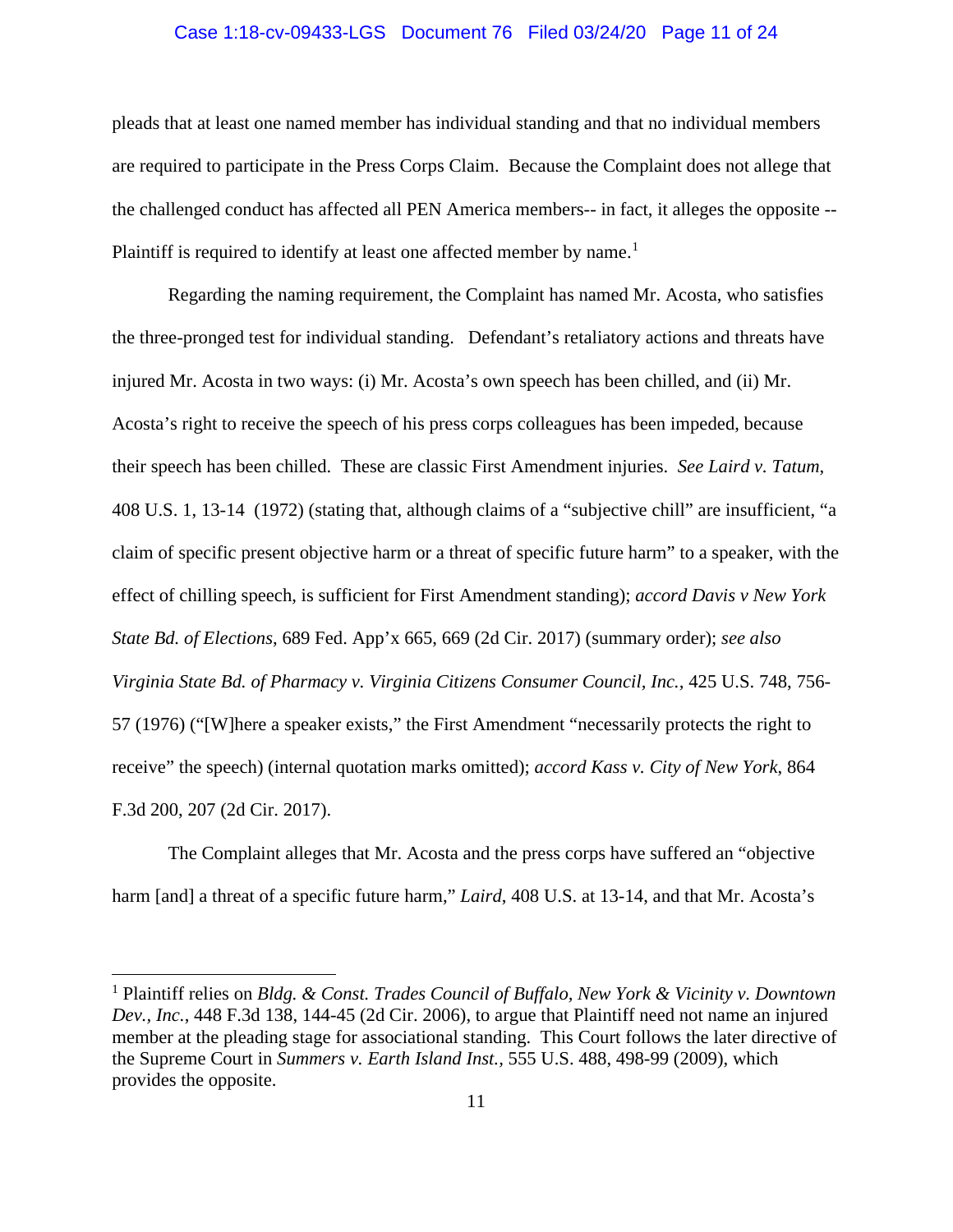### Case 1:18-cv-09433-LGS Document 76 Filed 03/24/20 Page 12 of 24

resulting speech and receipt-of-information injuries are concrete, actual and particularized. Defendant has made an example of Mr. Acosta, by stripping his press credentials after he asked Defendant critical questions about the Administration, barring Mr. Acosta from the venue necessary to perform his job and directing the Press Secretary to warn other reporters that they would face similar consequences as Mr. Acosta. *See Nat'l Org. for Marriage, Inc. v. Walsh*, 714 F.3d 682, 689 (2d Cir. 2013) ("A plaintiff must allege something more than an abstract, subjective fear that his rights are chilled . . . but a real and imminent fear of such chilling is enough" based on the objective circumstances); *Bordell v. Gen. Elec. Co*., 922 F.2d 1057, 1061 (2d Cir. 1991) (a chilling injury is established through "objective evidence" that "challenged conduct has deterred [a speaker] from engaging in protected activity"). The allegations furthermore suggest that Defendant punished Mr. Acosta publicly *in order* to chill his speech and the press corps'. In demonstrating that Defendant would in fact punish reporters who spoke critically, Defendant made his threats of future punishment more credible, and consequently, effective. The speech injuries are furthermore particular to Mr. Acosta. As a member of the press corps, and as a reporter specially targeted by Defendant, Mr. Acosta is uniquely vulnerable to Defendant's threats. He also has a unique interest in hearing the questions and discussion of his press corps colleagues with Defendant, which facilitate Mr. Acosta's own reporting.<sup>2</sup>

The allegations also establish a causal connection between the injuries and the challenged

 $2$  Defendant argues, to the contrary, that Mr. Acosta has no injury-in-fact because his press credentials were restored in November 2018. But this argument misunderstands the nature of the asserted injuries. Although loss of credentials may be injurious, Plaintiff has alleged instead that "speech [itself] has been adversely affected," *i.e.* the injury of an *ongoing* chilling of speech and corollary *ongoing* interference with receipt of information. *See Dorsett v. Cty. of Nassau*, 732 F.3d 157, 160 (2d Cir. 2013) ("Plaintiff has standing if he can show *either* that his speech has been adversely affected by the government retaliation or that he has suffered some other concrete harm," like loss of credentials.)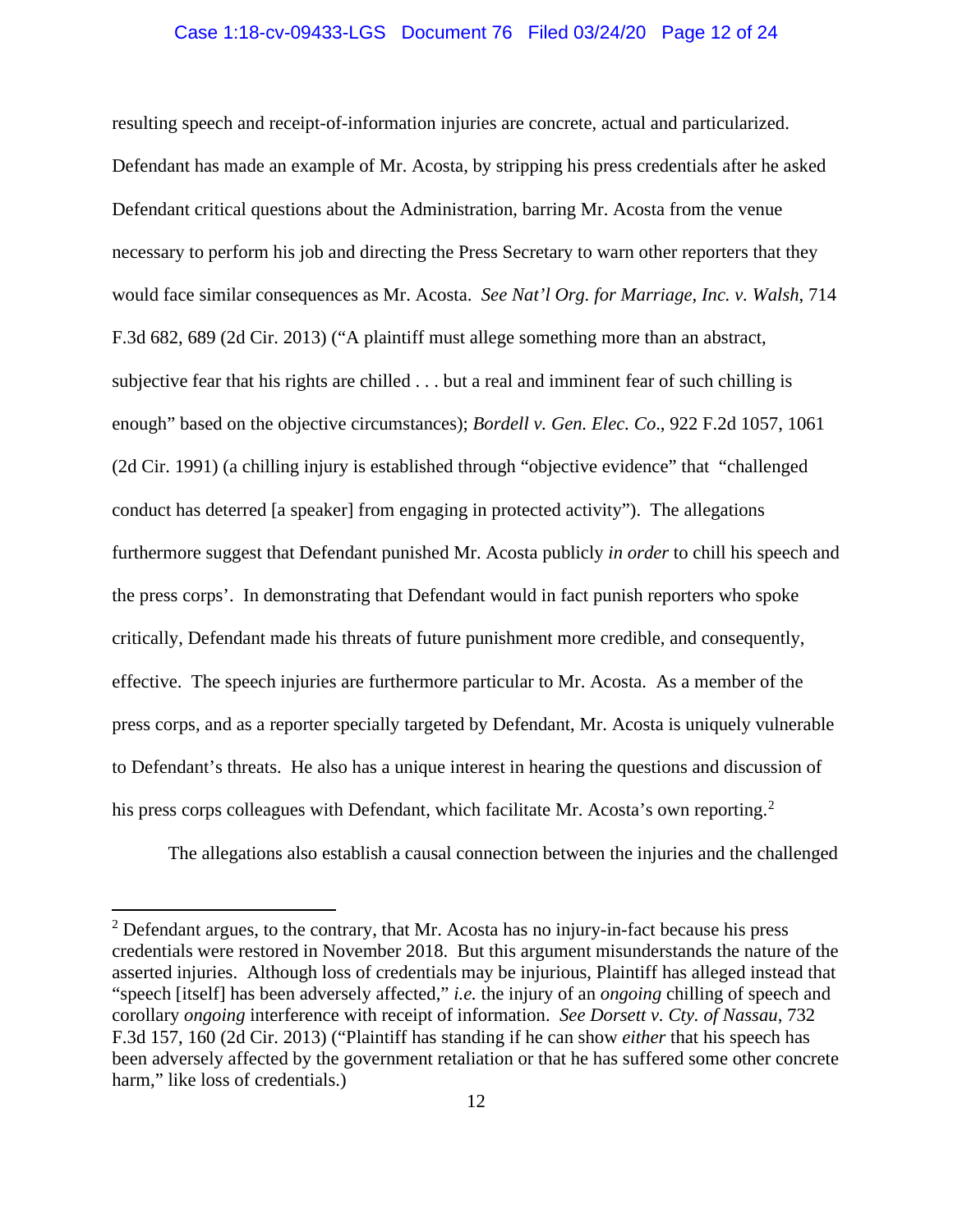## Case 1:18-cv-09433-LGS Document 76 Filed 03/24/20 Page 13 of 24

conduct. It is plain that the injuries trace to Defendant's actions. A favorable ruling furthermore will likely redress the practice. The Complaint explicitly pleads, quoting from the Press Secretary's e-mail, that Defendant and his staff are ready to heed a court decision on proper rules of conduct for governing the White House press corps.

Second, individual PEN America members need not participate in the Press Corps Claim, therefore satisfying the other disputed element of associational standing. Plaintiff seeks a declaratory ruling, and if appropriate, an injunction, against Defendant's practice of banning the press corps for speech critical of Defendant and his Administration. The requested relief targets the practice overall, rather than redresses the harm to particular PEN America members. No individualized proof as to the fact and extent of injury is required. "[W]here the organization seeks a purely legal ruling" or an injunction "without requesting that the federal court award individualized relief to its member, the *Hunt* test may be satisfied." *See Bano v. Union Carbide Corp*., 361 F.3d 696, 714 (2d Cir. 2004) (quoting *Warth*, 422 U.S. at 515-16).

#### **b) Remaining Claims**

Plaintiff does not have associational standing for the other allegations -- Defendant's revocation of security clearances, threats to revoke broadcast licenses, the postal rates executive order or the challenge to the AT&T-Time Warner merger and regulatory threats to internet companies -- because the Complaint does not identify any PEN America member who has standing to bring these claims. The only member named period is Mr. Acosta. But Mr. Acosta does not have a sufficient "personal stake" in these allegations to confer standing. *Summers,* 555 U.S. at 493.

Mr. Acosta is many steps removed from each of the challenged actions, and any purported injury to him is far too speculative. *See Clapper v. Amnesty Int'l USA*, 568 U.S. 398,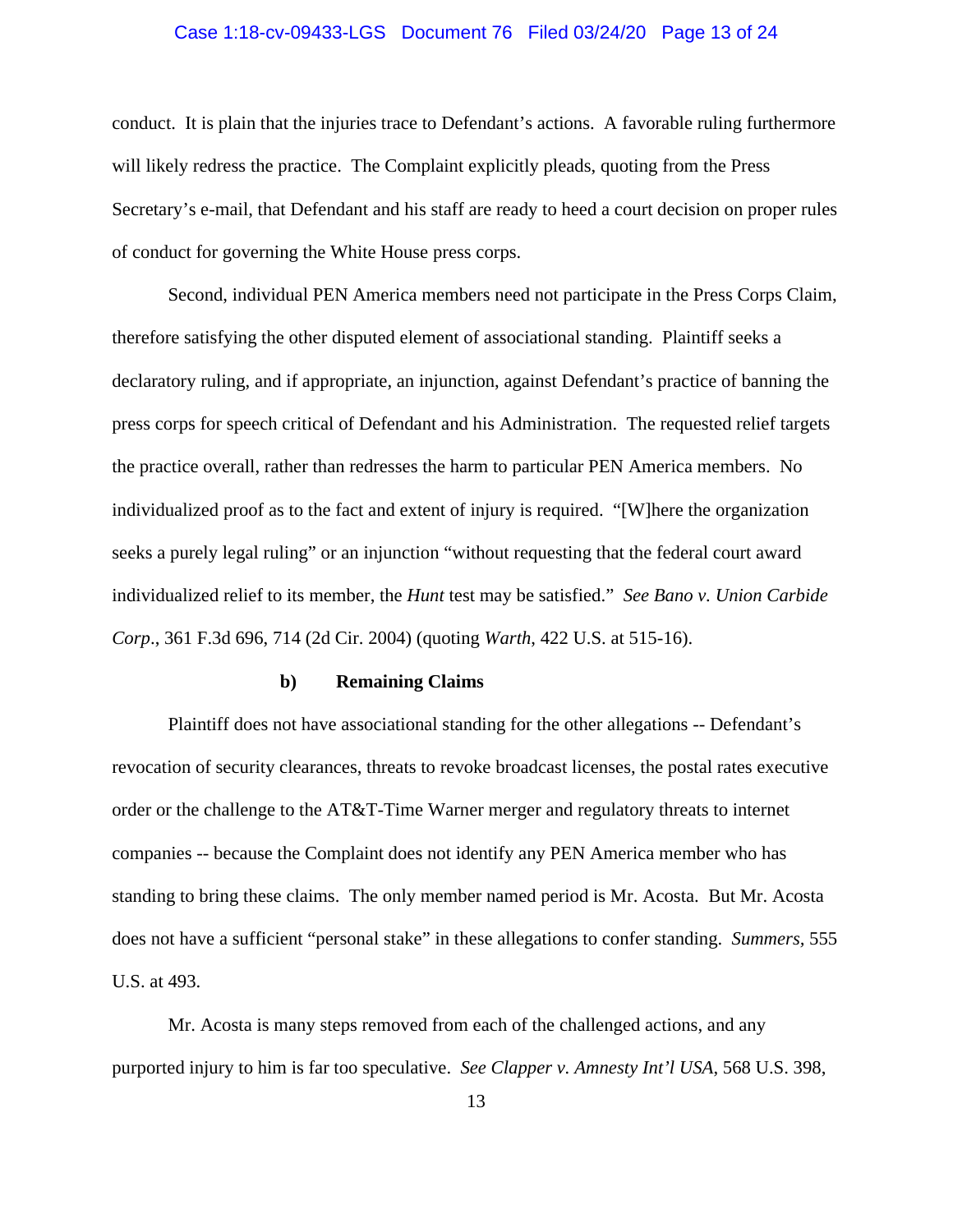## Case 1:18-cv-09433-LGS Document 76 Filed 03/24/20 Page 14 of 24

410 (2013) (A "theory of standing, which relies on a highly attenuated chain of possibilities," fails to establish that the "injury must be certainly impending"); *accord Robinson v. Sessions*, 721 F. App'x 20, 24 (2d Cir. 2018) (summary order).Defendant's remarks about revoking broadcast licenses are Twitter vitriol, posed as questions ("Collusion?" "At what point is it appropriate to challenge their License?"), and refer vaguely to "the Networks," not to CNN where Mr. Acosta works. The injury to Mr. Acosta due to the AT&T-Time Warner antitrust lawsuit is similarly speculative, because the lawsuit targets only CNN's *parent*. Likewise, the postal rates executive order, security clearance revocations and regulatory threats to Google and social media companies have no direct bearing on Mr. Acosta.

To the extent Plaintiff argues that Mr. Acosta has experienced a receipt-of-information injury because these challenged actions have chilled media speech generally, the Complaint fails to plead how this injury is particularized to Mr. Acosta. Even assuming the actions did chill media speech, Mr. Acosta is similarly situated to all journalists and the public at large, in being deprived of this speech. *See Warth*, 422 U.S. at 499 ("[W]hen the asserted harm is a 'generalized grievance' shared in substantially equal measure by all or a large class of citizens, that harm alone normally does not warrant exercise of jurisdiction."); *accord Kerven v. United States*, No. 19 Civ. 722, 2020 WL 628748, at \*1 (2d Cir. Feb. 11, 2020) (summary order). In any case, the Complaint fails to plead how these challenged actions -- except the security clearance allegations discussed below -- objectively chilled media speech.

# **2. Direct Organizational Standing**

Plaintiff has direct organizational standing to bring the Press Corps Claim and the Security Clearance Claim, but not the remaining claims. An organization has "standing in its own right to seek judicial relief from injury to itself," *Warth*, 422 U.S. at 511, where the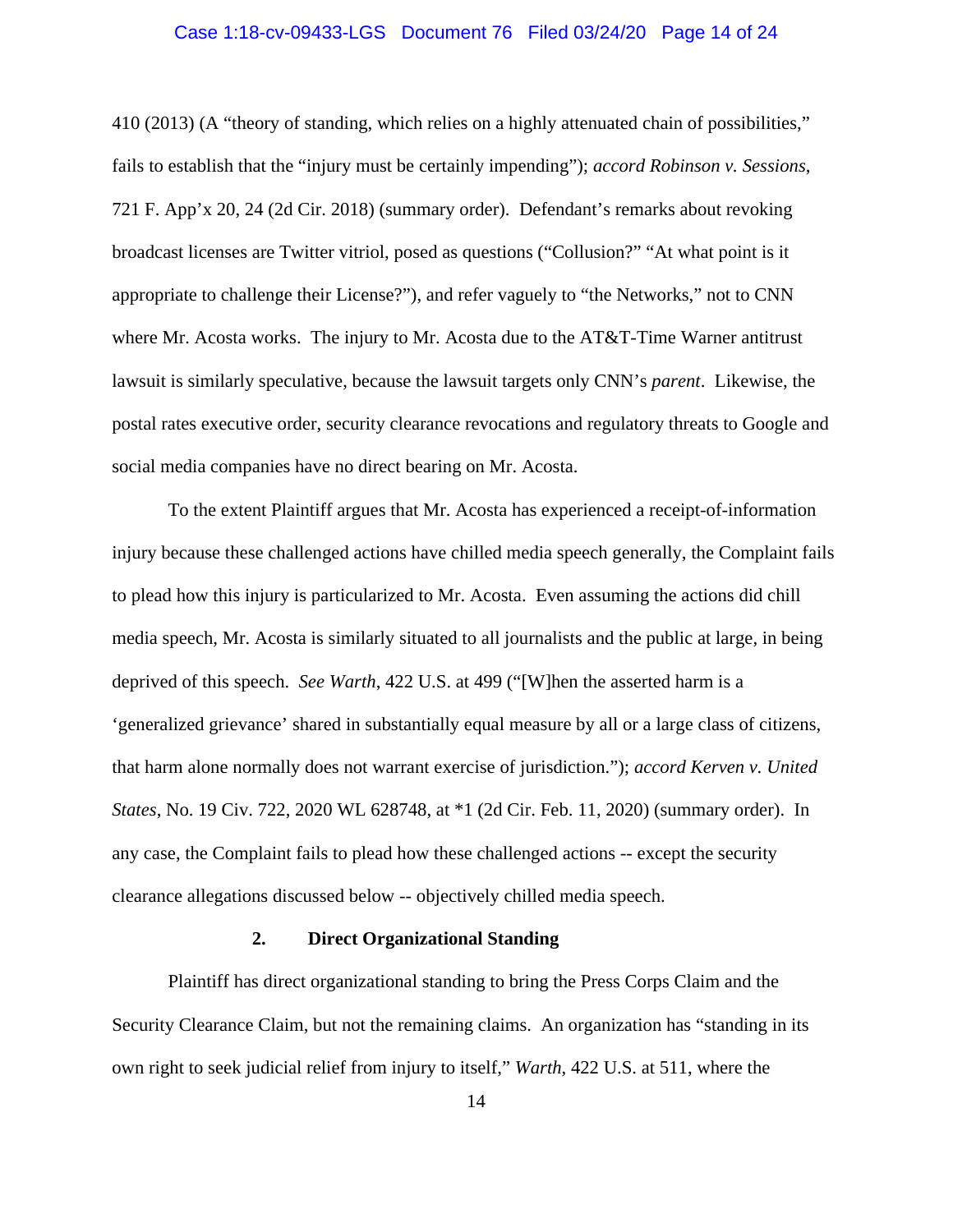## Case 1:18-cv-09433-LGS Document 76 Filed 03/24/20 Page 15 of 24

organization "meet[s] the same standing test that applies to individuals," *i.e.* the organization has an injury-in-fact fairly traceable to a defendant's conduct and likely redressable by a favorable court decision. *New York Civil Liberties Union v. New York City Transit Auth*., 684 F.3d 286, 294 (2d Cir. 2012) (internal quotation marks omitted); *accord Make the Rd. New York v. Cuccinelli*, No. 19 Civ. 7993, 2019 WL 5484638, at \*4 (S.D.N.Y. Oct. 11, 2019). Plaintiff advances two theories of direct injury: that Defendant's actions have injured (i) its "organizational right to receive speech" and (ii) have forced Plaintiff to divert money away from its core activities. Only the first theory is successful as to the Press Corps Claim and Security Clearance Claim.

# **a) Receipt-of-Information Injury**

An organization's right to receive information is impaired when it is unable to hear from a speaker who is willing to speak, but who has been obstructed by government action. *See Virginia,* 425 U.S. at 756-57 (1976) ("[W]here a speaker exists," the First Amendment "necessarily protects the right to receive" the speech of an organizational plaintiff) (internal quotation marks omitted); *accord Kass v. City of New York*, 864 F.3d 200, 207 (2d Cir. 2017); *Student Members of Same v. Rumsfeld*, 321 F. Supp. 2d 388, 395 (D. Conn. 2004) ("To demonstrate an injury to their First Amendment rights sufficient to confer jurisdiction, [the organization] must demonstrate that, but for the challenged order, [the speaker] is willing to share information prohibited by the [challenged] order.") "This right is an inherent corollary of the rights of free speech and press," because it both "follows ineluctably from the sender's First Amendment right to send" speech and is a "necessary predicate to the recipient's meaningful exercise of his own rights of speech, press, and political freedom." *Bd. of Educ., Island Trees Union Free Sch. Dist. No. 26 v. Pico*, 457 U.S. 853, 867 (1982).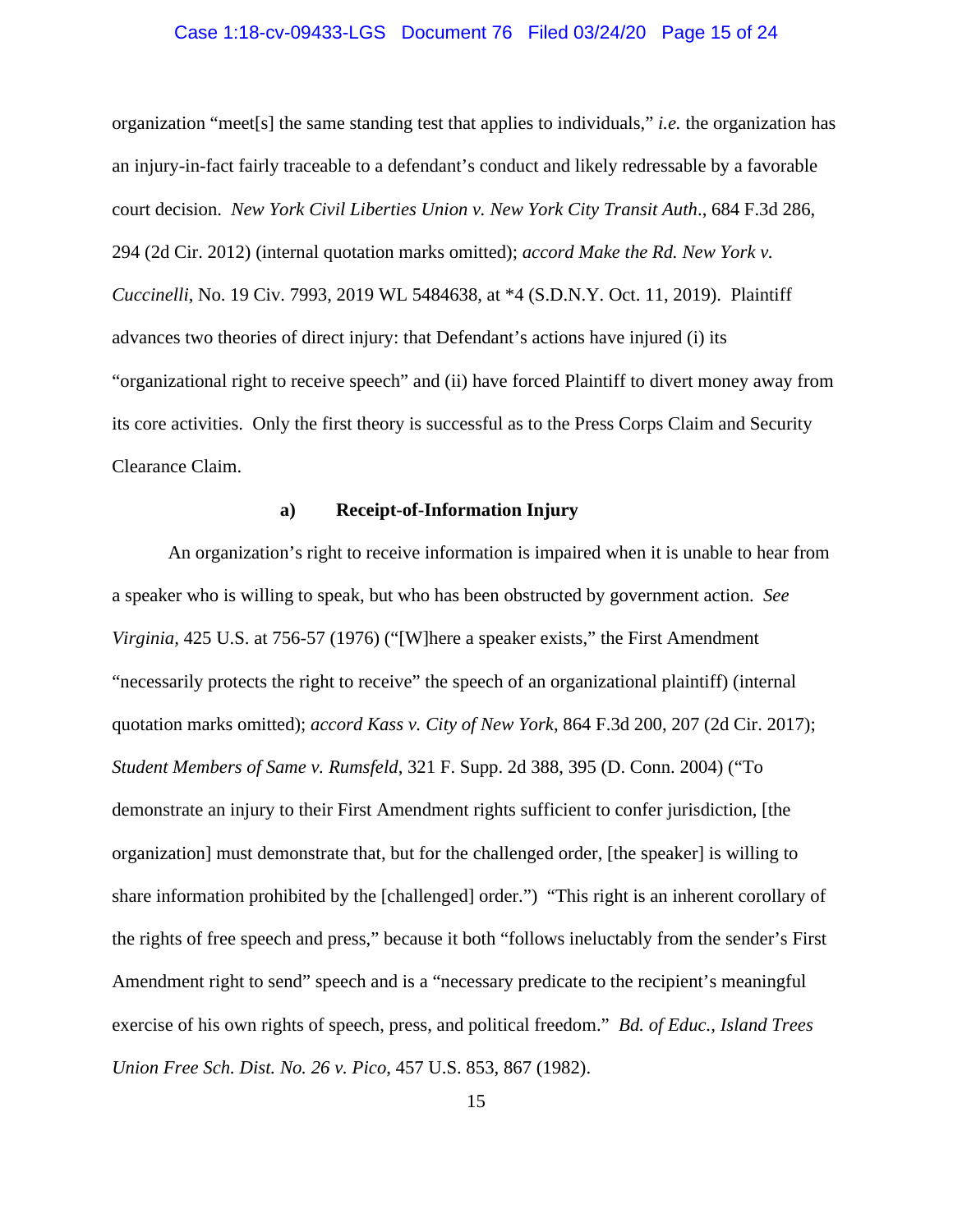## Case 1:18-cv-09433-LGS Document 76 Filed 03/24/20 Page 16 of 24

With respect to the Security Clearance Claim, Plaintiff has a receipt-of-information injury because Defendant's actions plausibly chilled the speech of the six government officials named in the Complaint. After four of these officials spoke critically about Defendant in the media, the Press Secretary announced that Defendant was considering revoking the six officials' security clearances, expressly citing their media commentary. Defendant ultimately revoked the security clearance of one official, an allegedly unprecedented action by a President. The officials are otherwise frequent and willing speakers in the media. The Complaint has plausibly alleged therefore that Defendant's retaliation and threats of further retaliation against these officials have objectively chilled the volume or quality of their media speech. Plaintiff's right to receive the speech has in turn been impaired.<sup>3</sup>

Plaintiff's injury is particularized. *See Spokeo Inc.*, 136 S.Ct. at 1548 (For an injury to be particularized, "it must affect the plaintiff in a personal and individual way."); *United States v.* 

 $3$  Defendant argues that the Complaint does not allege an injury because it "has not identified any specific source from which its receipt of information has actually been disrupted" or that "any particular speaker has actually been chilled." But as discussed, the Complaint identifies the six government officials whose security clearances are under threat. It explains why the clearances are valuable and necessary for their continued service as government advisors. It also explains that these officials are willing speakers. Therefore, Defendant's threats to revoke their security clearances present an objective harm and threat of future harm -- specifically, to the officials' professions and reputation -- which plausibly impede their free speech. *See Meese v. Keene*, 481 U.S. 465, 473, 475 (1987) (finding speech injury to public official where a regulation created a "Hobson's choice of foregoing . . . exposition of [the official's] own views or suffering an injury to his reputation" and his ability to "practice his profession"); *accord Davis*, 689 F. App'x at 669*.* A speech injury occurs when the free flow of speech is impeded, and does not require complete elimination of speech. *See Bordell*, 922 F.2d at 1061 (a chilling injury is shown through "objective evidence" that "challenged conduct has deterred" speech). However, Defendant is correct that Plaintiff does not plead a receipt-of-information injury as to the hypothetical speech of "Plaintiff's members and other contributors to the press—particularly those who hold security clearances [other than the identified government officials]." This allegation is too speculative, concerns a vague class of unidentified individuals, and fails to explain how Defendant's targeting particular officials has injured these individuals.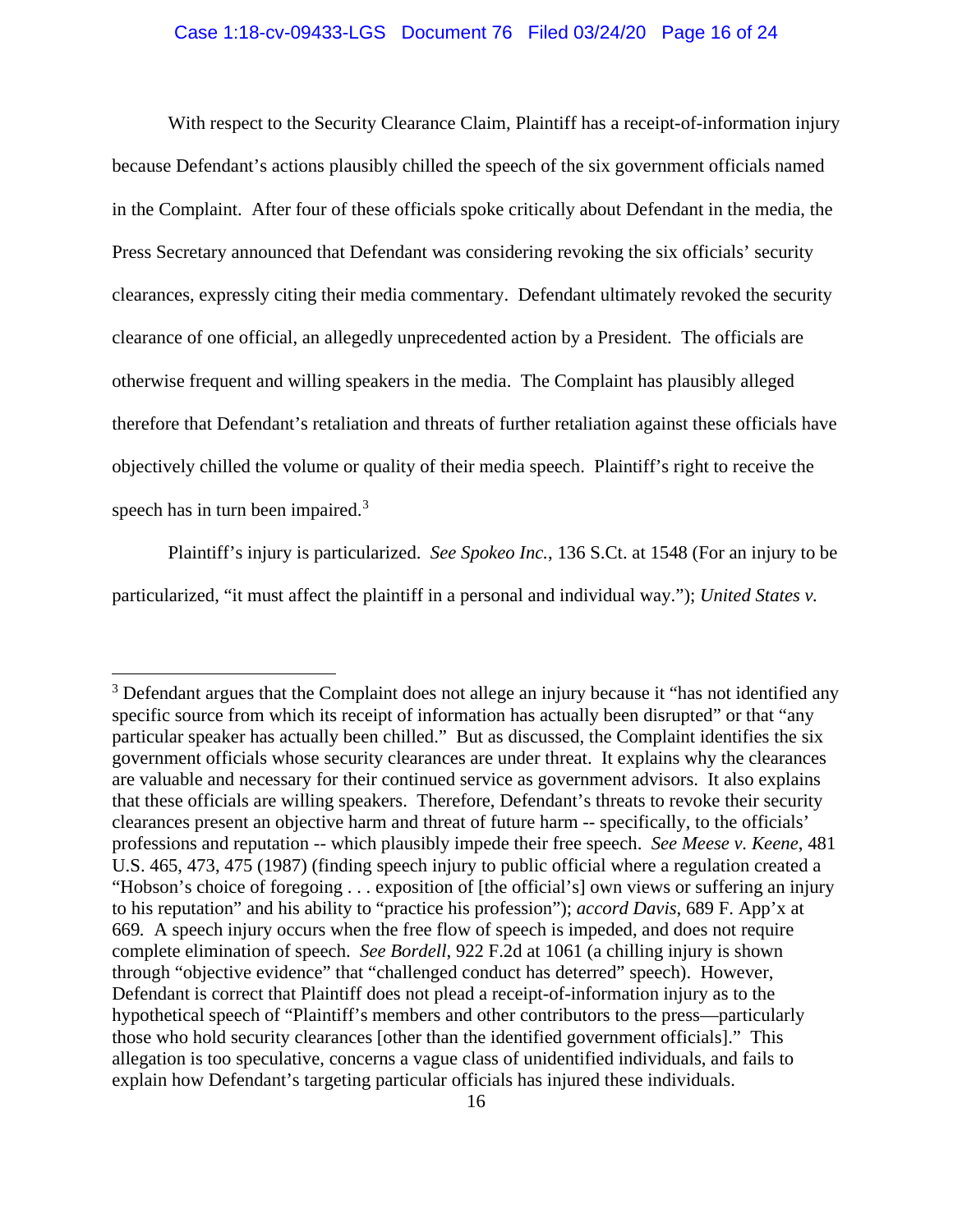*Richardson*, 418 U.S. 166, 179-80 (1974) (The plaintiff "must have a personal stake in the outcome" and must assert "something more than generalized grievances.") (internal quotation marks omitted). Plaintiff is an organization that, among other things, engages in advocacy for freedom of the press, monitors the government's impact on the press, and publishes research and analysis on these issues. Plaintiff's sources of information include these former government officials, who provide unique and expert insight on the Administration. Loss of these official's speech is therefore not a generalized grievance and affects Plaintiff's operations directly. *See Knight First Amendment Inst. at Columbia Univ. v. Trump,* 302 F. Supp. 3d 541, 563 (S.D.N.Y. 2018) (quoting *Lujan*, 504 U.S. at 563) (holding that a free speech rights nonprofit suffered a particularized receipt-of-information injury when President Trump blocked Twitter users and impeded the flow of online conversations, which the nonprofit otherwise followed), *aff'd*, 928 F.3d 226 (2d Cir. 2019), *reh'g en banc denied*, No. 18 Civ. 1691 (2d Cir. March 23, 2020). This injury is indisputably traceable to Defendant's actions. The allegations that Defendant and his staff will be responsive to court orders suggest that a favorable ruling would deter Defendant from retaliating or threatening to retaliate against the officials' speech.

Similarly, Plaintiff has organizational standing as to the Press Corps Claim. Defendant's actions have plausibly chilled the White House press corps' speech, the questions they ask Defendant and the reporting they consequently are able to publish. The chilling impedes Plaintiff's right to receive information. Since PEN America monitors how government interacts with press, and its own members are in the White House press corps, Plaintiff has a particular interest in receiving and monitoring this speech. As discussed in Section III.A.1, the injury traces to Defendant's actions and is redressable by a favorable court order.

Plaintiff has failed to assert a receipt-of-information injury as to the remaining claims.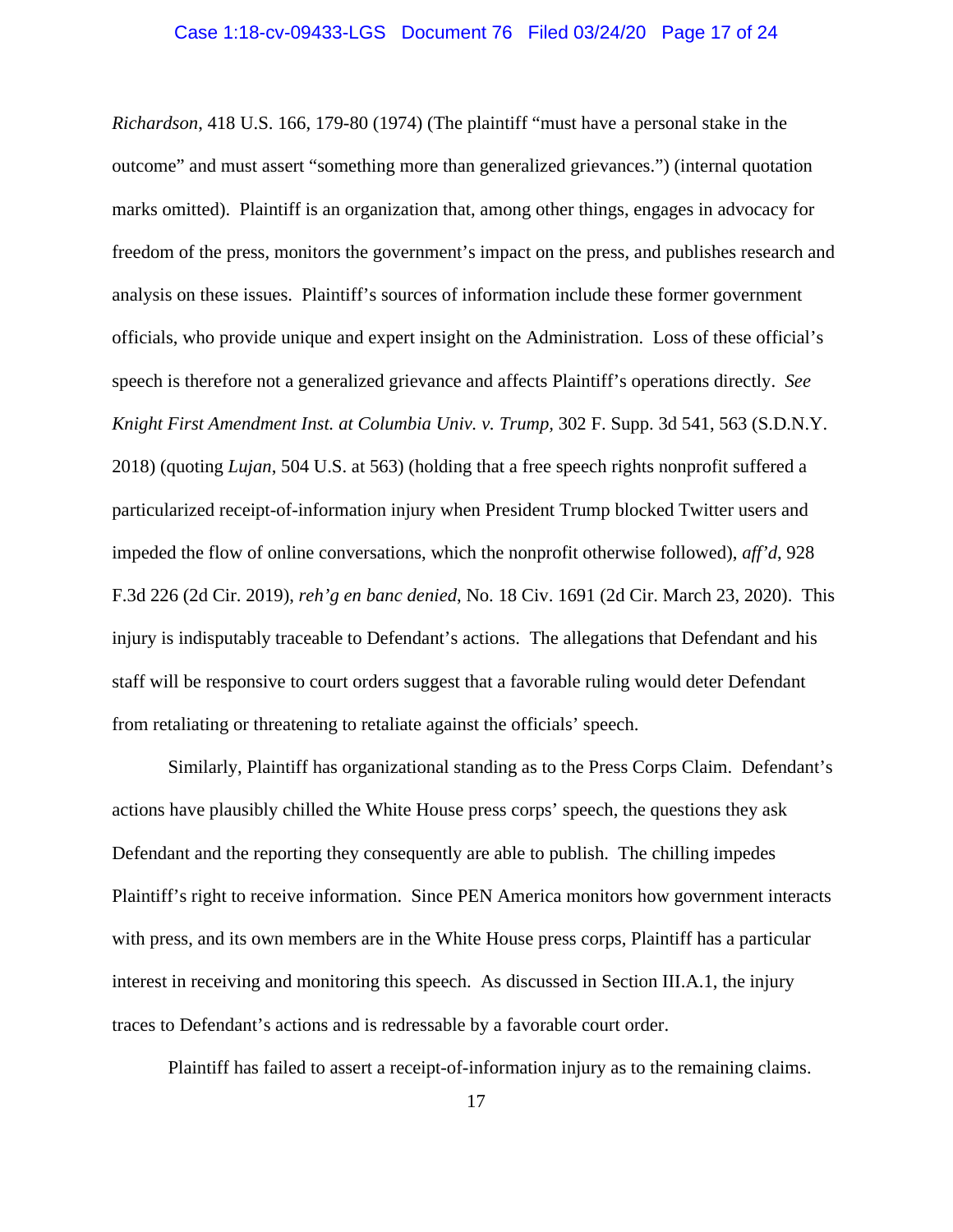## Case 1:18-cv-09433-LGS Document 76 Filed 03/24/20 Page 18 of 24

The chain of causation linking (1) the challenged actions, (2) the injury to media speech and (3) the injury to Plaintiff's right to receive the speech is too speculative. *See Clapper*, 568 U.S. at 410.Regarding broadcast licenses, the Complaint fails to allege how Defendant's three tweets, questioning whether he can revoke broadcast licenses of "the Networks," has objectively chilled media speech. Likewise, Defendant's directives regarding USPS postal rates, the AT&T-Time Warner antitrust lawsuit and the regulation of internet companies impact the press even more tenuously. That a *proposal* of higher postal rates may affect Amazon, which in turn may affect Mr. Bezos, which in turn may affect the *Washington Post,* and then finally the news Plaintiff receives is too hypothetical. Similarly, the Complaint does not allege how a highly technical antitrust trial affects the speech of one of the parties' subsidiaries, CNN. Nor is it clear how Defendant's frustration toward a search engine and social media platforms, on which users share news stories, would impact the content of the news stories or Plaintiff's ability to seek out news stories itself. Although the Complaint presents survey results from Plaintiff's members showing that Defendant has deterred some of the members' reporting, the results are not specifically connected to the challenged actions here.

#### **b) Diversion-of-Resources Injury**

Plaintiff's main theory of direct injury -- that it has been injured because Defendant has "forced [Plaintiff] to divert significant resources previously dedicated to advocating for expression overseas to responding to Defendant's actions at home" -- is unpersuasive for all remaining claims. An organization is injured when there is a "perceptible impairment of [the] organization's activities" due to the challenged conduct, *see Nnebe v. Daus*, 644 F.3d 147, 157 (2d Cir. 2011) (citing *Havens Realty Corp. v. Coleman*, 455 U.S. 363, 379 (1982)), but the injury must be "far more than simply a setback to the organization's abstract social interests." *Havens*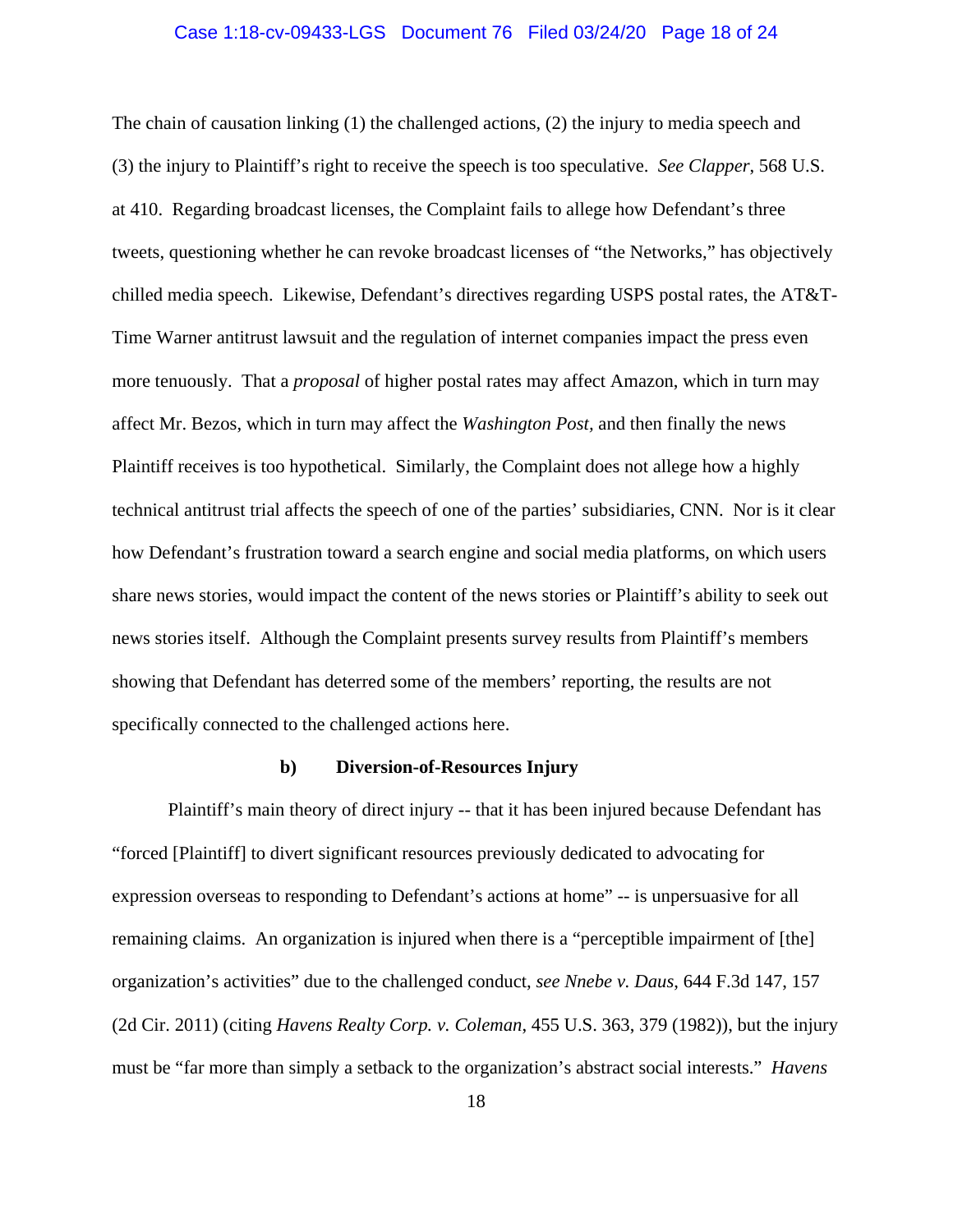## Case 1:18-cv-09433-LGS Document 76 Filed 03/24/20 Page 19 of 24

*Realty Corp*., 455 U.S. at 379 (citing *Sierra Club v. Morton*, 405 U.S. 727, 739 (1972)). The impairment may come in the form of an organization being "force[d to] divert money from its other current activities to advance its established organizational interests" or where an organization has to spend "money to combat activity that harms its organization's [sic] core activities." *Centro de la Comunidad Hispana de Locust Valley v. Town of Oyster Bay*, 868 F.3d 104, 110-11 (2d Cir. 2017) (internal quotation marks omitted). Plaintiff's argument fails because Defendant's challenged activities have not impeded Plaintiff's core activities, but have refocused and perhaps enlarged them.

The Complaint alleges that Plaintiff has increased spending on domestic advocacy, including by establishing a Washington, D.C. office, commissioning a study, publishing frequent reports and organizing events to protest Defendant's impact on free speech and press. But the principle in *Havens Realty* and cases following is that an organization is injured if it has been forced to spend money addressing roadblocks to its "core activities." *See Centro*, 868 F.3d at 111. PEN America's "primary mission" and "bedrock work" are to "defend the liberties that make creative expression possible," "*both* internationally and in the United States" (emphasis added). Accordingly, a core activity of PEN America *is* to advocate for and monitor the free speech rights of journalists in the United States, not just abroad. Its increased domestic expenditures are not a diversion of money away from its core activities, but actually constitute the core activities.Simply because Plaintiff may have adjusted the relative amounts of money it spends on domestic and international core activities does not establish an injury. *See Make the Rd. New York*, 2019 WL 5484638, at \*4 ("Courts have distinguished between cases where a defendant's conduct forced a plaintiff to divert its resources and provide *new* services, therefore giving rise to organizational standing, and cases where a plaintiff was *already* providing the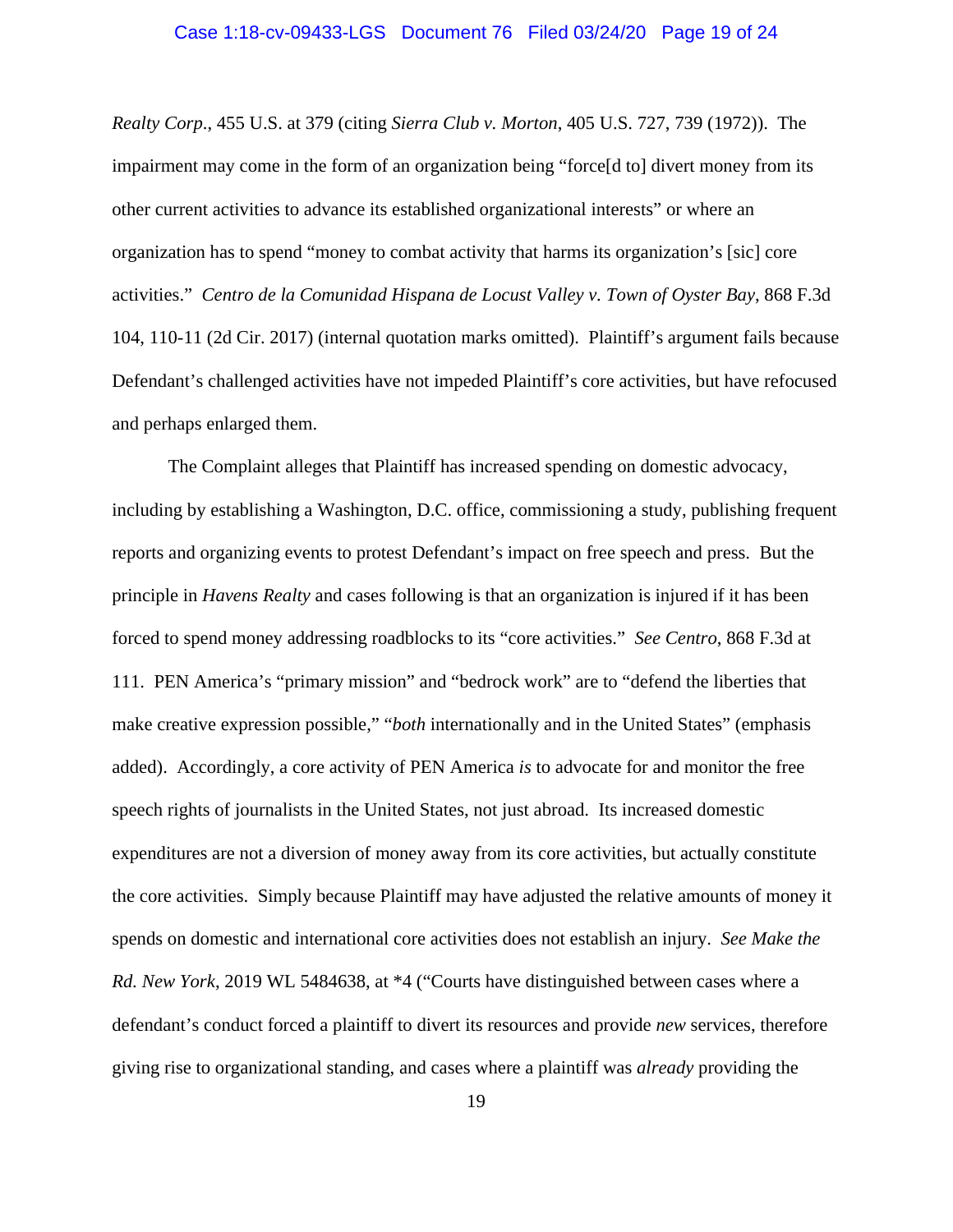services at issue and therefore failed to allege any injury.") (collecting cases).

## **B. Sufficiency of Claims**

The Complaint plausibly states the Press Corps Claim and Security Clearance Claim. Plaintiff pursues each claim under two First Amendment theories: the bar against government threats that chill free speech and the bar against retaliatory government acts that punish speech. Both theories are viable.

Regarding unconstitutional threats, "[w]here the comments of a government official can reasonably be interpreted as intimating that some form of punishment or adverse regulatory action will follow the failure to accede to the official's request, a valid claim can be stated." *Hammerhead Enters., Inc. v. Brezenoff*, 707 F.2d 33, 39 (2d Cir. 1983); *accord Lynch v. Ackley*, 811 F.3d 569, 581 (2d Cir. 2016). "A public-official defendant who threatens to employ coercive state power to stifle protected speech violates a plaintiff's First Amendment rights, regardless of whether the threatened punishment comes in the form of the use (or, misuse) of the defendant's direct regulatory or decisionmaking authority over the plaintiff, or in some lessdirect form." *Okwedy v. Molinari*, 333 F.3d 339, 344 (2d Cir. 2003) (per curiam); *accord Richardson v. Pratcher*, 48 F. Supp. 3d 651, 669 (S.D.N.Y. 2014).

Regarding the separate theory of First Amendment retaliation, a plaintiff must allege:  $(1)$  he has a right protected by the First Amendment; (2) the defendant's actions were motivated or substantially caused by his exercise of that right; and (3) the defendant's actions caused him some injury." *Dorsett v. Cty. of Nassau*, 732 F.3d 157, 160 (2d Cir. 2013); *accord Komatsu v. City of New York*, No. 18 Civ. 3698, 2019 WL 4805904, at \*4 (S.D.N.Y. Sept. 30, 2019).

The Complaint adequately pleads the Press Corps Claim. It alleges that Defendant unconstitutionally threatened the White House press corps by warning reporters that they would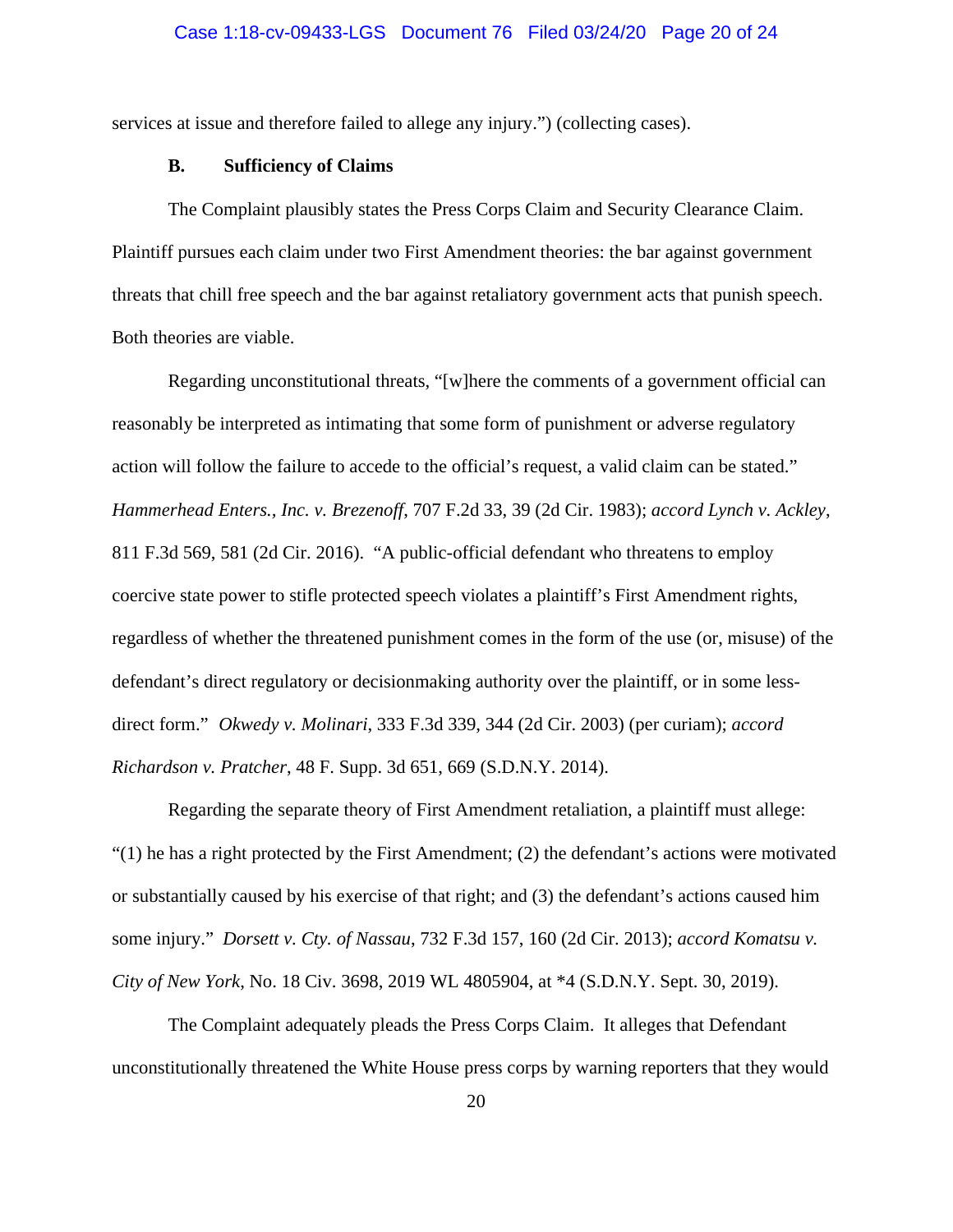## Case 1:18-cv-09433-LGS Document 76 Filed 03/24/20 Page 21 of 24

be ousted from press conferences or have their press credentials revoked, if they spoke out in a way Defendant disfavored. The threats are lent credence by the fact that Defendant has acted on them before, by revoking Mr. Acosta's credentials and barring reporters from particular press conferences. The Press Secretary indeed e-mailed the entire press corps to inform them of new rules of conduct and to warn of further consequences, citing the incident involving Mr. Acosta. The Complaint furthermore alleges that Defendant has decision-making authority to undertake these actions. As a result of the conduct, Plaintiff's own member's, Mr. Acosta's, speech rights have been injured. Plaintiff has also suffered an injury to its right to receive information from the press corps.

The Press Corps Claim is also viable as a First Amendment retaliation claim. The Complaint alleges that Defendant revoked Mr. Acosta's credentials only after a tense exchange, where Mr. Acosta asked Defendant critical questions and Defendant stated that Mr. Acosta was "rude" and should not work for CNN. The Press Secretary's e-mail expressly stated that rules were being adopted, and other consequences might follow, due to the exchange. These facts plausibly allege that a motivation for Defendant's actions is controlling and punishing speech he dislikes. The actions both injured Mr. Acosta's speech rights and Plaintiff's right to receive the press corps' speech.

The Security Clearance Claim is also sufficiently pleaded. Defendant's announcement that he would review the security clearances of six former government officials followed after some officials spoke critically about Defendant in the press. Defendant undoubtedly has authority to revoke the clearances. Defendant has plausibly threatened that, should the officials continue to provide critical commentary in the press, their security clearances would be jeopardized and revoked. Indeed, Defendant has already revoked Mr. Brennan's security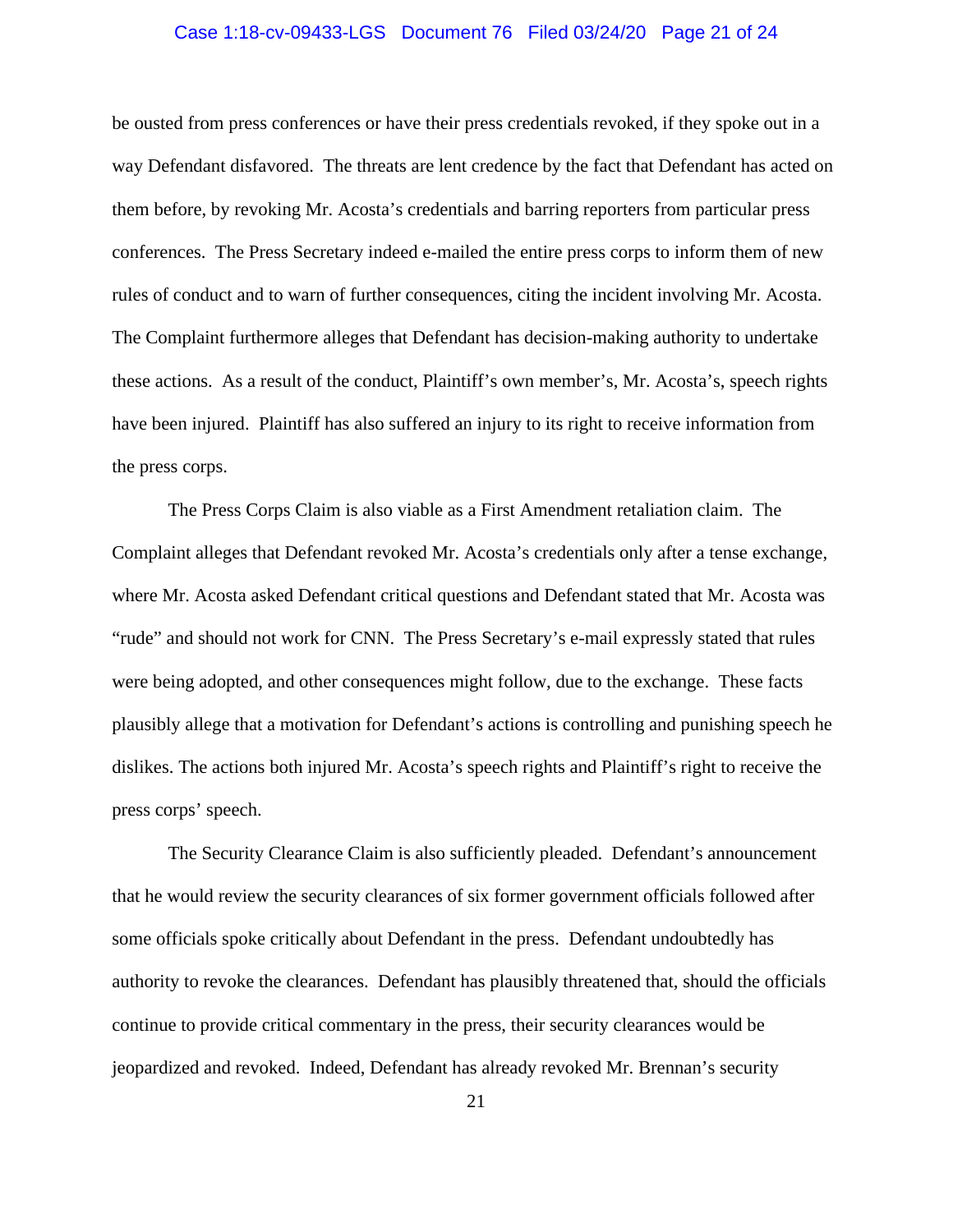## Case 1:18-cv-09433-LGS Document 76 Filed 03/24/20 Page 22 of 24

clearance, lending credence to the threat. As a result, Plaintiff has suffered an injury to its right to receive the six officials' speech.

Similarly, Defendant's conduct gives rise to a retaliation claim. Defendant only began considering whether to revoke the security clearances *after* several officials spoke out critically about him. These allegations evince that Defendant's motivation was to punish the officials' past speech and to deter the officials' media speech going forward. The Complaint plausibly alleges Plaintiff's consequent receipt-of-information injury.

#### **C. Injunctive Relief**

The surviving claims may only proceed as claims for declaratory, and not injunctive, relief. *See* 28 U.S.C. 2201(a) (a court "may declare the rights and other legal relations of any interested party seeking such declaration, whether or not further relief is or could be sought," provided there is "a case of actual controversy within its jurisdiction"); *Knight First Amendment Inst. at Columbia Univ.*, 928 F.3d at 233-34 & 233 n.3 (affirming entry of a declaratory judgment against President Trump for a First Amendment violation). A "District Court's grant of injunctive relief against the President himself is extraordinary and should . . . raise[] judicial eyebrows." *Franklin v. Massachusetts*, 505 U.S. 788, 802 (1992). It is settled precedent that courts generally have "no jurisdiction of a bill to enjoin the President in the performance of his official duties," although the Supreme Court has narrowly "left open the question whether the President might be subject to a judicial injunction requiring the performance of a purely 'ministerial' duty." *Id.* (quoting *Mississippi v. Johnson*, 4 Wall. 475, 498–99, 18 L.Ed. 437 (1867)); *accord Citizens for Responsibitliy and Ethics in Washington, et al., v. Donald J. Trump, et al*., No. 19 Civ. 1333, 2020 WL 619959, at \*9 (D.D.C. Feb. 10, 2020) ("While the question of whether the Court has the power to compel the President to perform a purely ministerial duty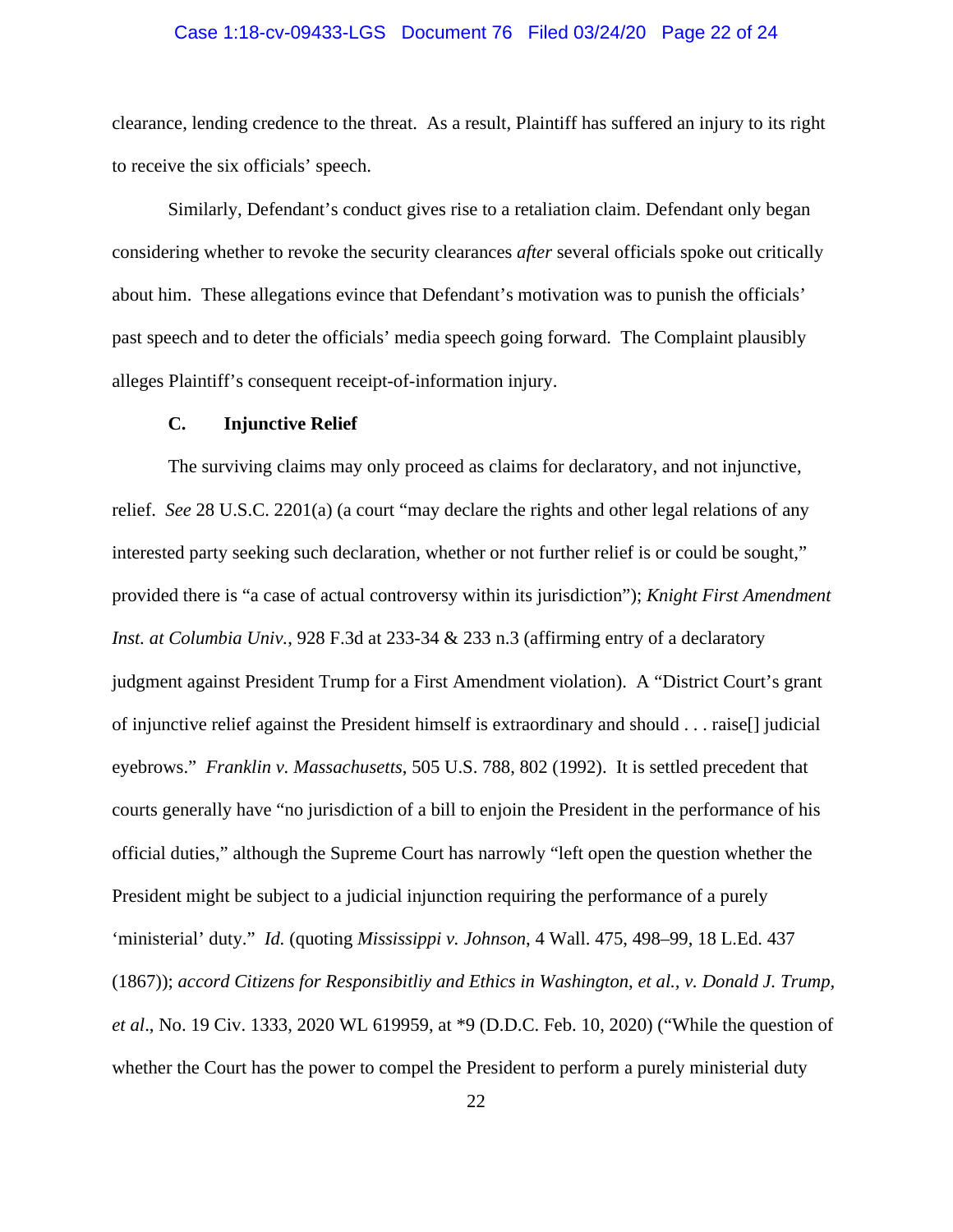## Case 1:18-cv-09433-LGS Document 76 Filed 03/24/20 Page 23 of 24

may remain unsettled, the law is clear that the Court cannot issue such relief to require performance of official duties that are *not* ministerial.") (internal citation omitted); *Knight First Amendment Inst. at Columbia Univ.*, 302 F. Supp. 3d at 578. A President's actions are "ministerial" when "nothing is left to discretion." *Napolitano v. Flynn*, 949 F.2d 617, 622 (2d Cir. 1991); *accord Knight*, 302 F. Supp. 3d at 578. By contrast, a President's actions "are discretionary when the official exercises professional judgment in performing the actions." *Napolitano*, 949 F.2d at 622.

Any injunction concerning the Press Corps Claim or Security Clearance Claim implicates Defendant's discretionary responsibilities, and is therefore improper. The President has significant discretion over White House press credentials and reporters' access to the White House and Air Force One. Indeed, the Complaint expressly alleges that Defendant has authority to adopt rules of conduct and to revoke press credentials where appropriate. Similarly, a President has broad discretion over national security issues, including the security clearances of current and former executive officials. *See*, *e.g.*, Ca*feteria & Rest. Workers Union, Local 473, AFL-CIO v. McElroy*, 367 U.S. 886, 896 (1961) (the executive branch, through military officials, has "unfettered control" over revocation of a security clearances in order to "manage the internal operation of an important federal military establishment"); *see also Hamdi v. Rumsfeld*, 542 U.S. 507, 581 (2004) (Thomas, J., dissenting) (The Supreme Court "has long recognized" that the "President has *constitutional* authority to protect the national security and that this authority carries with it broad discretion"). Issuing an injunction to the President would impede his discretionary authority in these realms, and more generally, risk improper judicial encroachment on the executive branch. The remaining claims will proceed as claims for declaratory relief only, and the application for injunctive relief is denied.